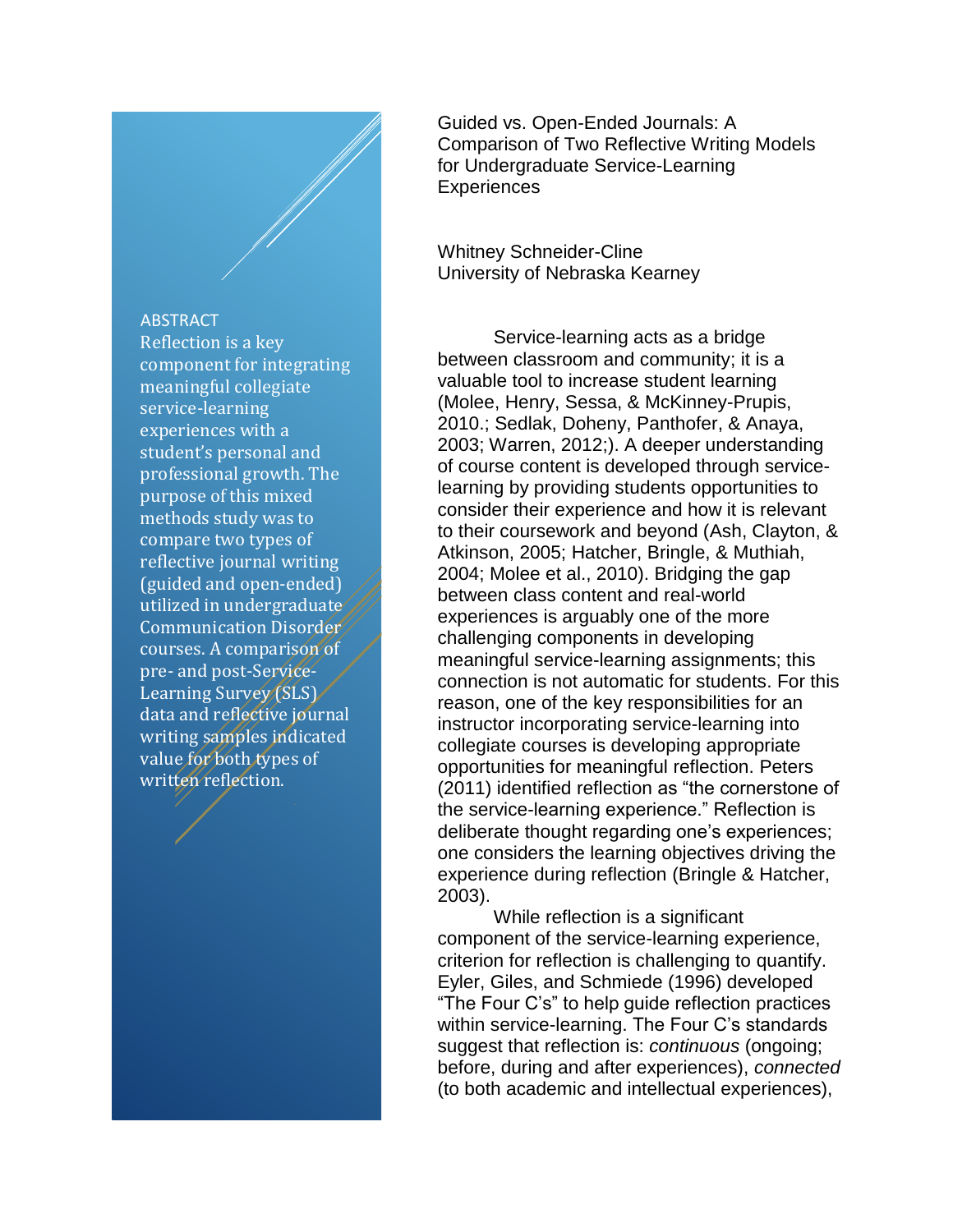*challenging* (helping students learn in a different manner), and *contextualized* (linking the experience with course content) (Eyler et al., 1996). Using these guidelines, several options exist for incorporating valuable reflection opportunities.

One method for including student reflection in service-learning experiences is journal writing (Collier & Driscoll, 1999; Mills, 2001). Journal writing allows students freedom and is a way for students to personalize their experiences and connections to class content (Bradley, 1995; Fisher, 1996; Mills, 2001). In addition, reflective journals demonstrate evidence of critical thinking (Sedlack et al., 2003); in particular, this is specifically documented within the Communication Disorders (CDIS) field (Chabon & Lee-Wilkerson, 2006; Goldberg, Richburg & Wood, 2006).

Various types of reflexive journal writing exist; one example of journal writing that can be used for reflection within service-learning experiences is a guided journal. For the purpose of this study, the guided journal was one in which students were assigned specific topics/prompts related to course content that they connected to their servicelearning experience (Peters, 2011). Journal topics were presented to the students prior to the experience, so they were able to review the topics before interacting within the community. This format was implemented with the intent of guiding the students' experiences towards key components of the course in which they were enrolled.

Another form of reflective writing related to service-learning experiences is an open-ended journal. Within this study, open-ended journals required more active connections on the part of the student to link class content to his/her service-learning experiences. For open-ended journals, students were required to "keep double-entry journals in which they describe their service-learning experience, personal thoughts, and reactions on one side of a page and link those to the course concepts, readings, PowerPoint presentations, and other types of course content on the opposite side of the page" (Peters, 2011). This type of journal was implemented with the intent that students would independently relate their experiences to key concepts from the classroom.

Each of these reflective journal-writing conditions (guided and open-ended) were intended to positively impact student learning. Participation in service learning experiences utilizing these reflective writing opportunities was anticipated to result in greater self-efficacy, or confidence in one's capabilities to understand and apply course content. Student self-efficacy towards class content was considered in the current study, as self-efficacy is related to student motivation and achievement (Bandura & Locke, 2003). Those with higher self-efficacy are more motivated to work harder, for longer, and handle related situations better emotionally than those with lower selfefficacy for the task at hand (Zimmerman, 2000). The goal of each of these servicelearning courses was for students to not only learn concepts discussed in class, but to also witness and apply information from class about the topics of interest (i.e. normal language development, adolescent language development and disorders). With greater self-efficacy of course content, students would likely be more motivated to put forth the effort required to comprehend and apply concepts from class. Demonstrating higher post-service learning experience self-efficacy for course content would indicate greater achievement as related to comprehension and application of course concepts.

The purpose of this mixed methods study was to compare the use of two types of reflective journal writing assignments for service-learning experiences in undergraduate Communication Disorders classes. It was hypothesized that: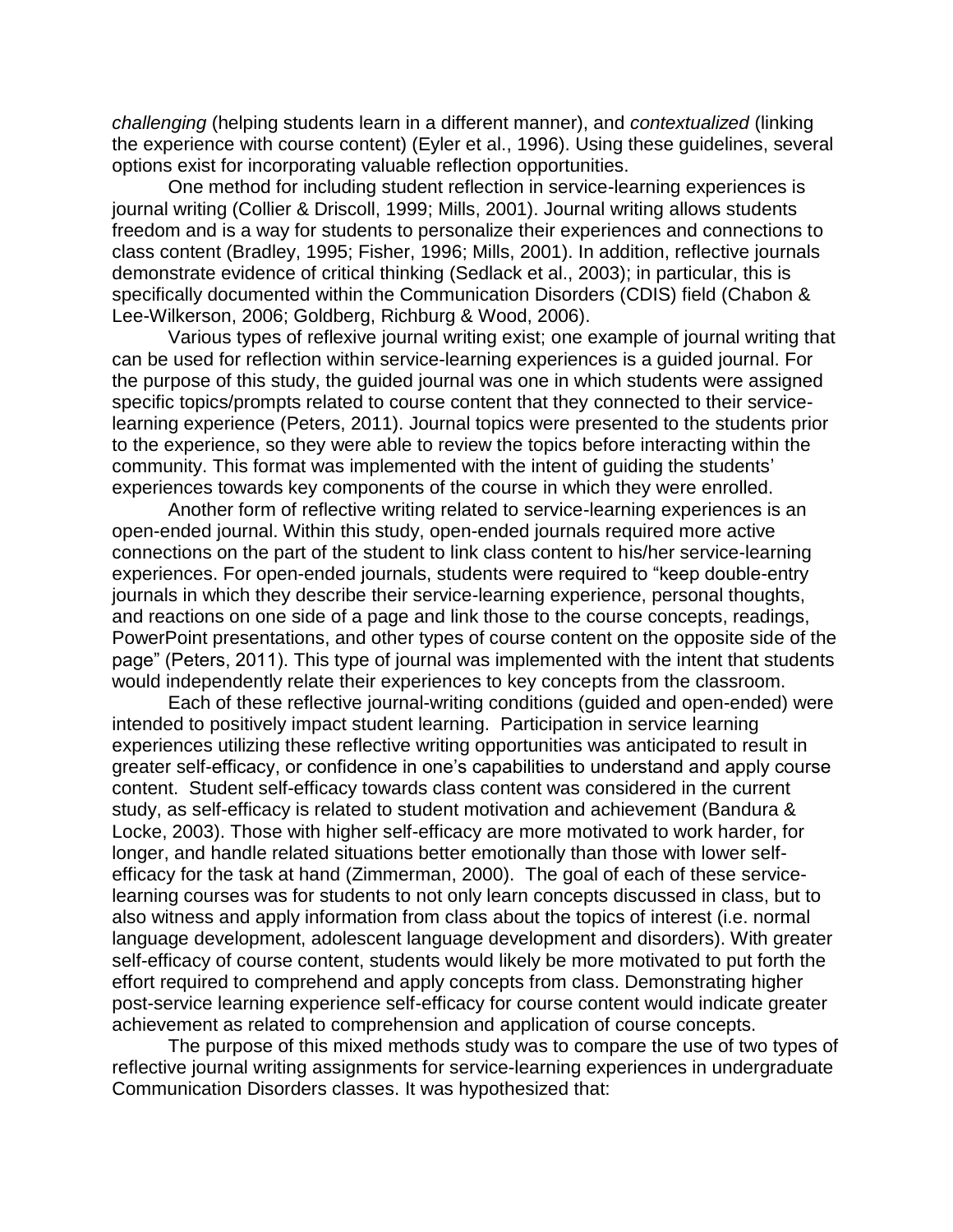- a.) Reflective journal writing would have a positive impact on students' selfefficacy towards course content.
	- a. It was anticipated that students engaged in service learning experiences using a reflective writing journal would demonstrate improved course content self-efficacy from pre- to post-service learning experience, as this learning opportunity would lead to students feeling more confident in their understanding of course concepts following the opportunity to see the concepts in action (service learning experience) and actively reflect upon these experiences (journal writing).
- b.) Students would perceive open-ended journals as more beneficial towards learning as compared to those utilizing guided journals.
	- a. It was anticipated that students assigned to the open-ended journals would indicate greater learning as this type of reflective writing was believed to foster more independent, critical thinking as compared to the guided journal format (where topics were pre-selected for participants).
- c.) Students' reflective writing would be stronger and more closely related to course concepts when utilizing the guided journal format.
	- a. It was anticipated that students assigned to the guided journal writing condition would demonstrate writing more closely aligned with course content as they were provided specific topics to write about and apply to their service learning experiences (as compared to the open-ended journal condition where students were responsible for making these connections independently).

## **Method**

## **Participants**

The current study received Institutional Review Board (IRB) human subject approval prior to recruitment of participants. A total of 47 undergraduate college students at a small, Midwest university voluntarily participated in this study; one participant was removed from the study following limited contributions (i.e. an incomplete journal assignment). Participation required students to be enrolled in one of two CDIS courses with service-learning components (Course 1: Normal Language Development; Course 2: Adolescent Language Development and Disorders); the same instructor taught both courses. The majority of the participants were female (97%), and they ranged from sophomore to graduate-level status. All students enrolled in the two CDIS service-learning courses were invited to participate; students were not required to participate in the study, however, the service-learning experience and written reflections were required for successful completion of the courses. See Table 1 for a summary of participant demographic information.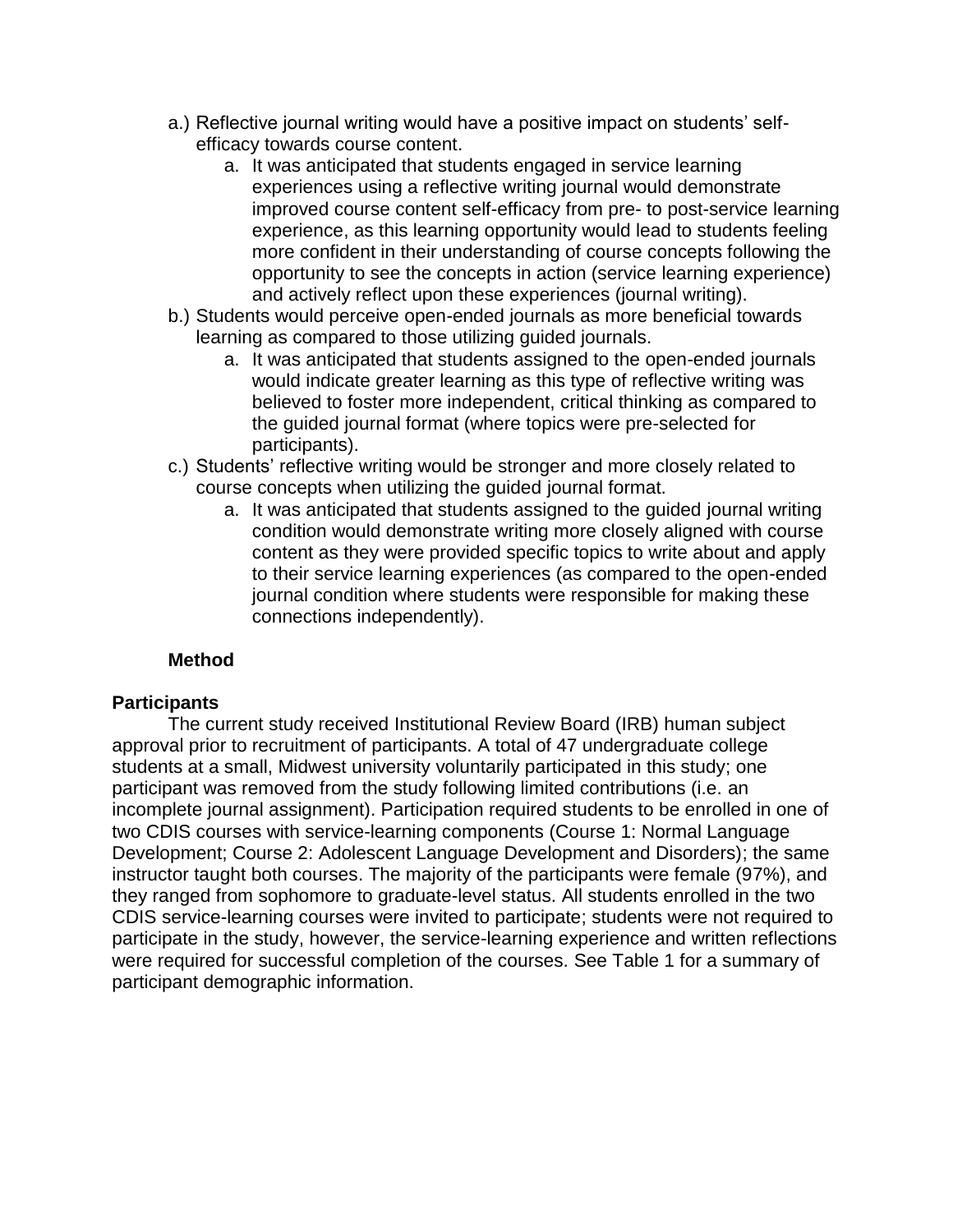Table 1 *Participant Demographics*

|            | Gender<br>(% female) | Major field of<br>study<br>$%$ CDIS) | Under-class<br>Enrollment<br>(% freshman,<br>sophomore status) | Upper-class<br>Enrollment<br>(% junior,<br>senior or<br>graduate<br>status) |
|------------|----------------------|--------------------------------------|----------------------------------------------------------------|-----------------------------------------------------------------------------|
| Course 1   | 100%                 | 92%                                  | 18%                                                            | 82%                                                                         |
| $(n = 28)$ | $(n=28)$             | $(n = 26)$                           | $(n = 5)$                                                      | $(n = 23)$                                                                  |
| Course 2   | 94%                  | 100                                  | $0\%$                                                          | 100%                                                                        |
| $(n = 19)$ | $(n = 18)$           | $(n = 19)$                           | $(n = 0)$                                                      | $(n = 29)$                                                                  |

#### **Procedures**

At the beginning of the semester, participants completed the Service-Learning Survey (SLS; see Appendix for SLS items) which included a self-efficacy rating scale demonstrating student confidence regarding concepts from the class, as well as openended questions intended to identify expected learning outcomes, and attitudes towards service-learning prior to this experience. Expectations for the service-learning assignment (i.e. placements, expectations, time commitments) were established, and then participants were randomly assigned to a reflection assignment (guided or openended journal writing) with explanation and examples demonstrating each type of reflection and clarification regarding reflection assignment expectations (see Table 2 for directions provided to participants for each journal writing condition). Following random assignment, 22 participants were assigned to complete guided reflection journals (Course 1:  $n = 12$ , Course 2:  $n = 10$ ; see Table 3 for examples of guided journal topics provided), while 25 participants were assigned to complete open-ended reflective journals (Course 1:  $n = 17$ , Course 2:  $n = 8$ ).

Over the course of the semester, students completed their service-learning assignments and engaged in reflective writing utilizing their assigned format. Following completion of assigned service-learning hours and electronic submission of reflection writing assignments at the end of the semester, students again completed the SLS (see Appendix for survey items). The post-service-learning experience SLS included the original self-efficacy scale showing participants' confidence in course content, as well as open-ended questions demonstrating knowledge gained from the experience and participants' impressions of the experience. In addition, the post-service-learning experience SLS included a reflection rating which included 4 statements; students responded to these items using a five-point scale ranging from Strongly Agree to Strongly Disagree (see Appendix for reflection rating items). The statements (and scale, in general) were based on the "Four C's" (Eyler et al., 1996) of service-learning reflection and required students to consider the *continuity*, *connection*, *challenge* and *contextualized* quality of their assigned reflective journal assignment. This data informed the researcher of participants' assessment of the assigned reflective writing assignment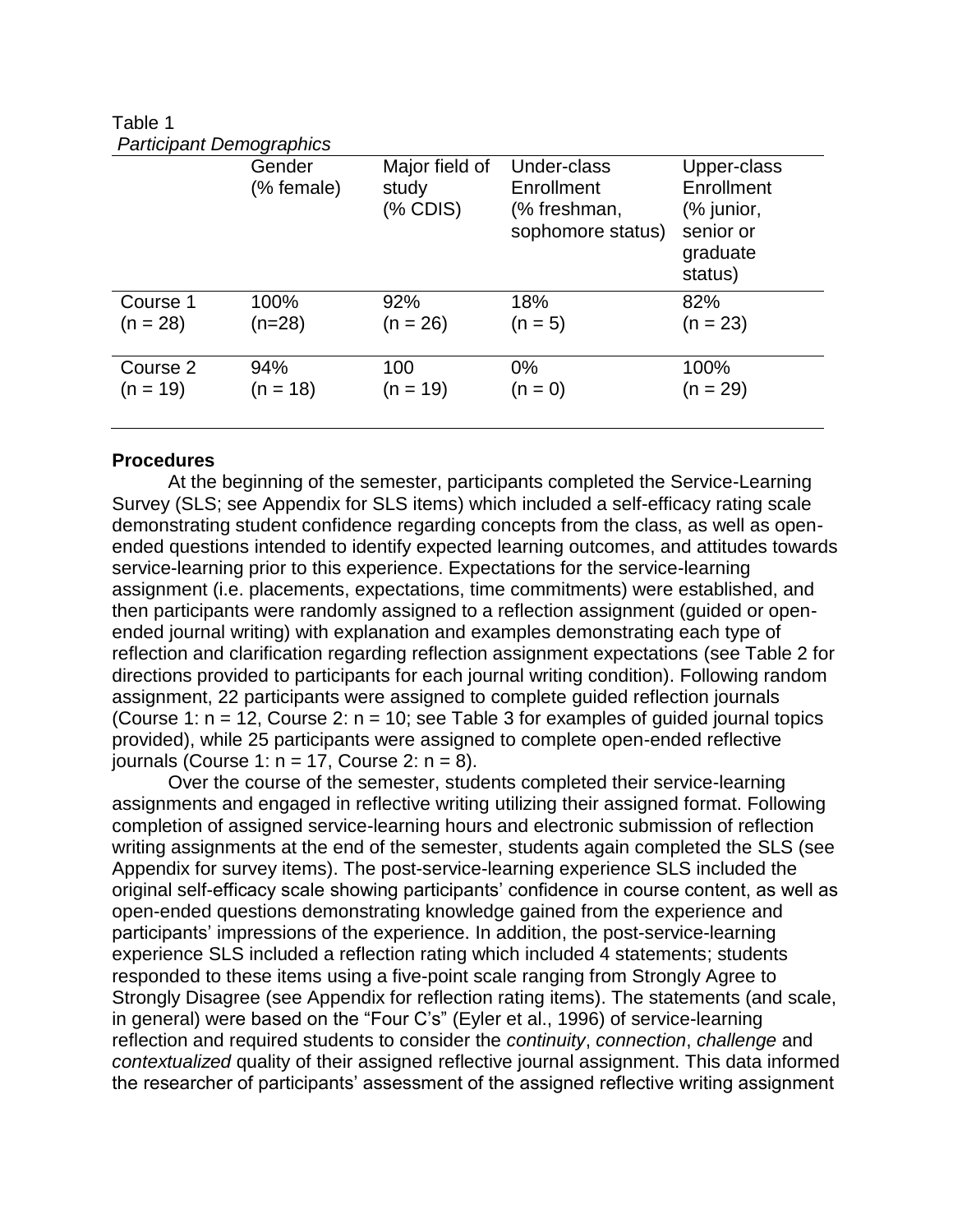and allowed for direct comparison of participants' impressions from each condition (open-ended and guided journal writing).

# Table 2 *Directions for Each Journal Writing Condition*

| <b>Guided Journal</b><br><b>Writing Directions</b> | "Your particular journal assignment involves responding to a<br>variety of topics posed by the instructor. You will want to<br>familiarize yourself with these topics prior to visiting your<br>community organization in order to observe/pay special<br>attention to topics posed for your journal entries. Following<br>each visit within the community agency, you will then be<br>required to complete journal entries to receive credit for this<br>portion of the service learning assignment."          |
|----------------------------------------------------|-----------------------------------------------------------------------------------------------------------------------------------------------------------------------------------------------------------------------------------------------------------------------------------------------------------------------------------------------------------------------------------------------------------------------------------------------------------------------------------------------------------------|
| Open-Ended Journal<br><b>Writing Directions</b>    | "Your particular journal assignment involves completion of a<br>double-entry journal. This requires you to complete your<br>journal in a T-note style where one side of your document will<br>include a summary of your observations from each visit, and<br>the opposite side will link comments you made to class<br>content. This format encourages connections to be made<br>between classroom discussions, lectures and the textbook to<br>actual individuals you interact with throughout the community." |

## Table 3

*Sample Topics Provided to Participants Assigned to Guided Journal Condition*

| Course 1 Sample Topics                     | <b>Course 2 Sample Topics</b>            |
|--------------------------------------------|------------------------------------------|
| When interacting with children who are     | If you were to complete an assessment    |
| learning to use language to                | on one of the adolescent's that you have |
| communicate, what do you see driving       | observed, what would it include? (What   |
| their efforts? Do you see this             | formal/informal assessment tools would   |
| development from more of an                | you utilize?)                            |
| emergentist view or a functionalist view?  |                                          |
| Explain and provide examples from your     |                                          |
| interactions.                              |                                          |
| Based on your interactions, identify which | Share how your adolescence compares      |
| model of language development (or          | to that of the adolescents that you have |
| components of various models) makes        | worked with over this semester. Think    |
| the most sense to you now. Identify        | about the different areas of development |
| examples of what you saw in the children   | that we have discussed, different        |
| to lead you to defend your opinion.        | experiences you may have had, etc.       |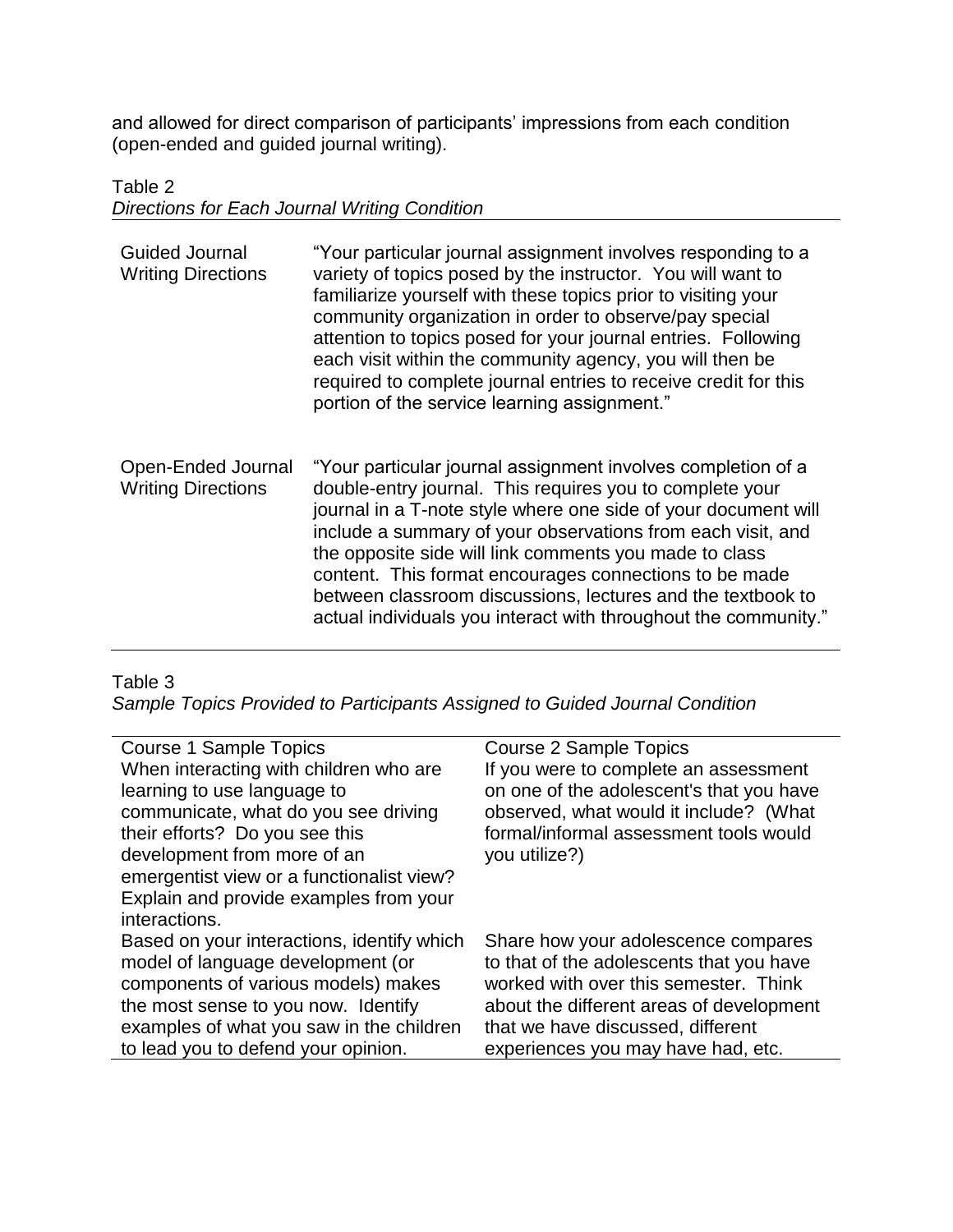With the infant population, identify the level of intentionality witnessed in one (or more) of the children. Describe what you saw/experienced that lead you to this conclusion.

Did you find yourself using infant-directed speech (IDS) when working with the infant population? How about other adults in the area? What did you notice about the use of IDS and how this impacts the infants? Include what was said and a description of how it was said. What preschool language-learning strategies did you witness when interacting with this population? Provide specific examples.

Analyze your experience this semester. What have you enjoyed and learned from this experience? What would you change? Any suggestions for me should I use this assignment in future classes?

What new ideas, opinions, thoughts do you have about working with the adolescent population since participating in this service learning experience?

Based on your experiences with this opportunity, what are some of the biggest challenges present when working with adolescents?

*Note.* Course 1 placements included local developmental daycare centers where students assisted teachers in daily tasks and engaged with children of varying ages allowing them to witness developmental aspects of communication. Course 2 placements included local community-based organizations which provide services for disabled individuals and/or at-risk youth and adolescents; this opportunity supported these community services while allowing students the opportunity to engage with and provide support for adolescents (while also observing their development and communicative skills).

In addition to pre- and post-SLS data, participants' reflective journal writing entries were analyzed. Two raters (the researcher and a graduate assistant trained to analyze the writing samples) assessed each participant's journal entries using a rubric created for this study (see Table 4 for rubric content). The Service-Learning Reflective Writing Rubric (SLRWR) was used to analyze each of the students' journal entries (10 total required for each class, reflective journal assignment) according to four areas: 1.) Course Content (relationship to concepts from class), 2.) Concept Clarity (clear definition of concepts with thorough explanation provided), 3.) Examples (specific examples used to express ideas), and 4.) Overall Writing (appropriate writing mechanics used throughout). Ratings were completed on all journal entries for each participant following the completion of the course.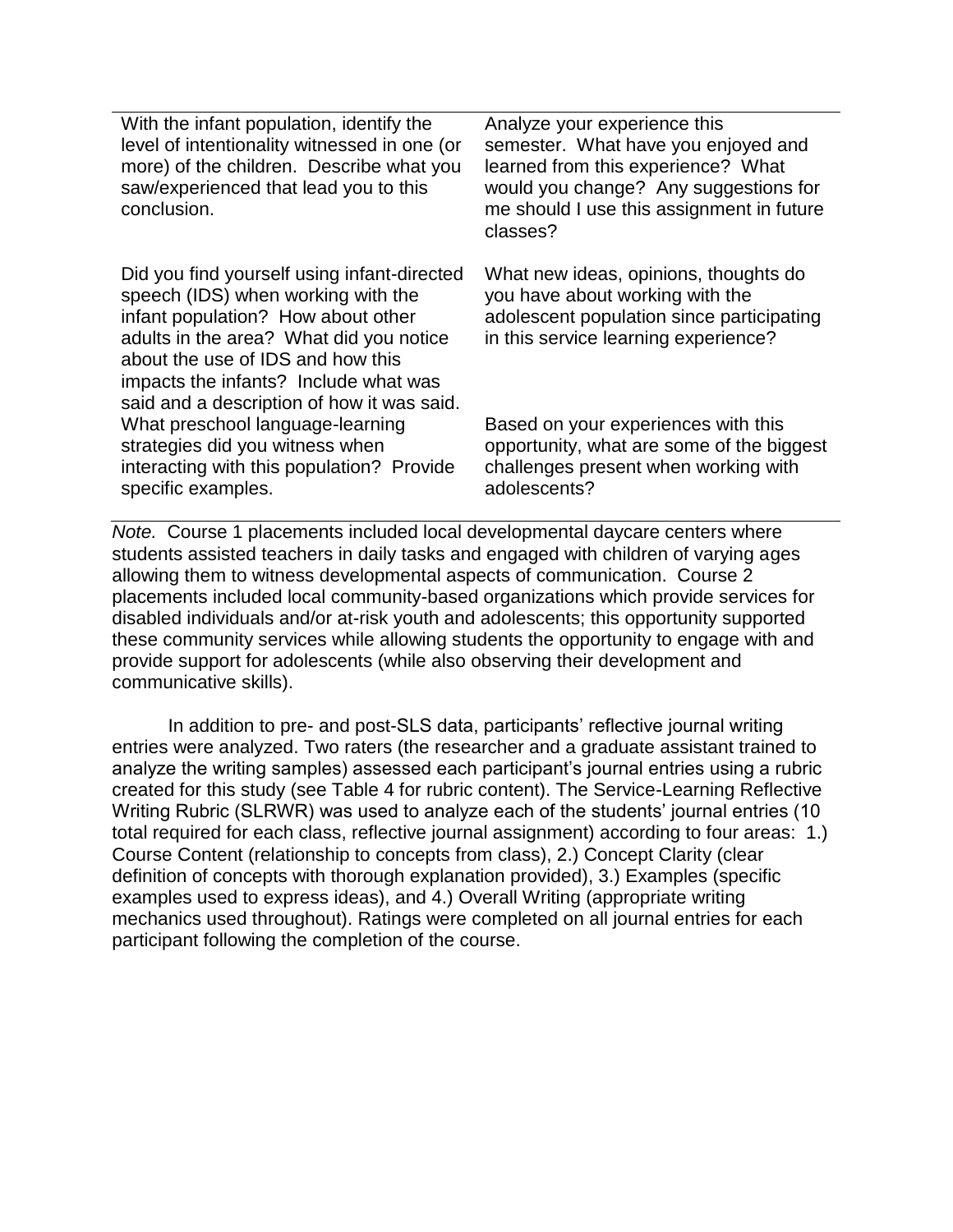Table 4

| Service-Learning Reflective Writing Rubric   |   |   |   |                |   |   |                |   |   |    |
|----------------------------------------------|---|---|---|----------------|---|---|----------------|---|---|----|
| Journal                                      | 1 | 2 | 3 | $\overline{4}$ | 5 | 6 | $\overline{7}$ | 8 | 9 | 10 |
| <b>Course Content:</b>                       |   |   |   |                |   |   |                |   |   |    |
| 2 points: Relates directly to                |   |   |   |                |   |   |                |   |   |    |
| concept(s)covered in class                   |   |   |   |                |   |   |                |   |   |    |
| <b>1 point:</b> Relates indirectly to        |   |   |   |                |   |   |                |   |   |    |
| concept(s) covered in class                  |   |   |   |                |   |   |                |   |   |    |
| <b>0 points: Does not relate to</b>          |   |   |   |                |   |   |                |   |   |    |
| concept(s) covered in class                  |   |   |   |                |   |   |                |   |   |    |
| <b>Concept Clarity</b>                       |   |   |   |                |   |   |                |   |   |    |
| 2 points: Content clearly defined,           |   |   |   |                |   |   |                |   |   |    |
| thorough explanation                         |   |   |   |                |   |   |                |   |   |    |
| 1 point: Some content clearly                |   |   |   |                |   |   |                |   |   |    |
| defined,                                     |   |   |   |                |   |   |                |   |   |    |
| lacking thorough explanation                 |   |   |   |                |   |   |                |   |   |    |
| <b>0 points: content not clearly defined</b> |   |   |   |                |   |   |                |   |   |    |
| <b>Examples Provided</b>                     |   |   |   |                |   |   |                |   |   |    |
| 2 points: specific examples used             |   |   |   |                |   |   |                |   |   |    |
| to express ideas                             |   |   |   |                |   |   |                |   |   |    |
| 1 point: limited examples used               |   |   |   |                |   |   |                |   |   |    |
| to express ideas                             |   |   |   |                |   |   |                |   |   |    |
| <b>0 points:</b> no examples provided        |   |   |   |                |   |   |                |   |   |    |
| <b>Overall Writing</b>                       |   |   |   |                |   |   |                |   |   |    |
| 2 points: appropriate grammar,               |   |   |   |                |   |   |                |   |   |    |
| spelling, punctuation, etc.                  |   |   |   |                |   |   |                |   |   |    |
| used throughout                              |   |   |   |                |   |   |                |   |   |    |
| 1 point: 1-3 errors in any of the            |   |   |   |                |   |   |                |   |   |    |
| above areas                                  |   |   |   |                |   |   |                |   |   |    |
| <b>0 points:</b> more than 3 errors          |   |   |   |                |   |   |                |   |   |    |

#### **Results**

#### **Self-Efficacy in Course Content**

Participants in each course assigned to each journal condition completed preand post-service-learning self-efficacy scales related to their confidence with course content. The self-efficacy scale (adapted from Bruning, Dempsey, Kauffman, McKim, & Zumbrunn, 2013) utilized a 100-point scale in which participants rated their confidence towards key aspects of course content. In order to compare participant self-efficacy ratings between the two courses, repeated-measures ANOVA were completed. This analysis revealed there was not a significant difference between pre- and post-servicelearning experience measures of student self-efficacy in course content for each class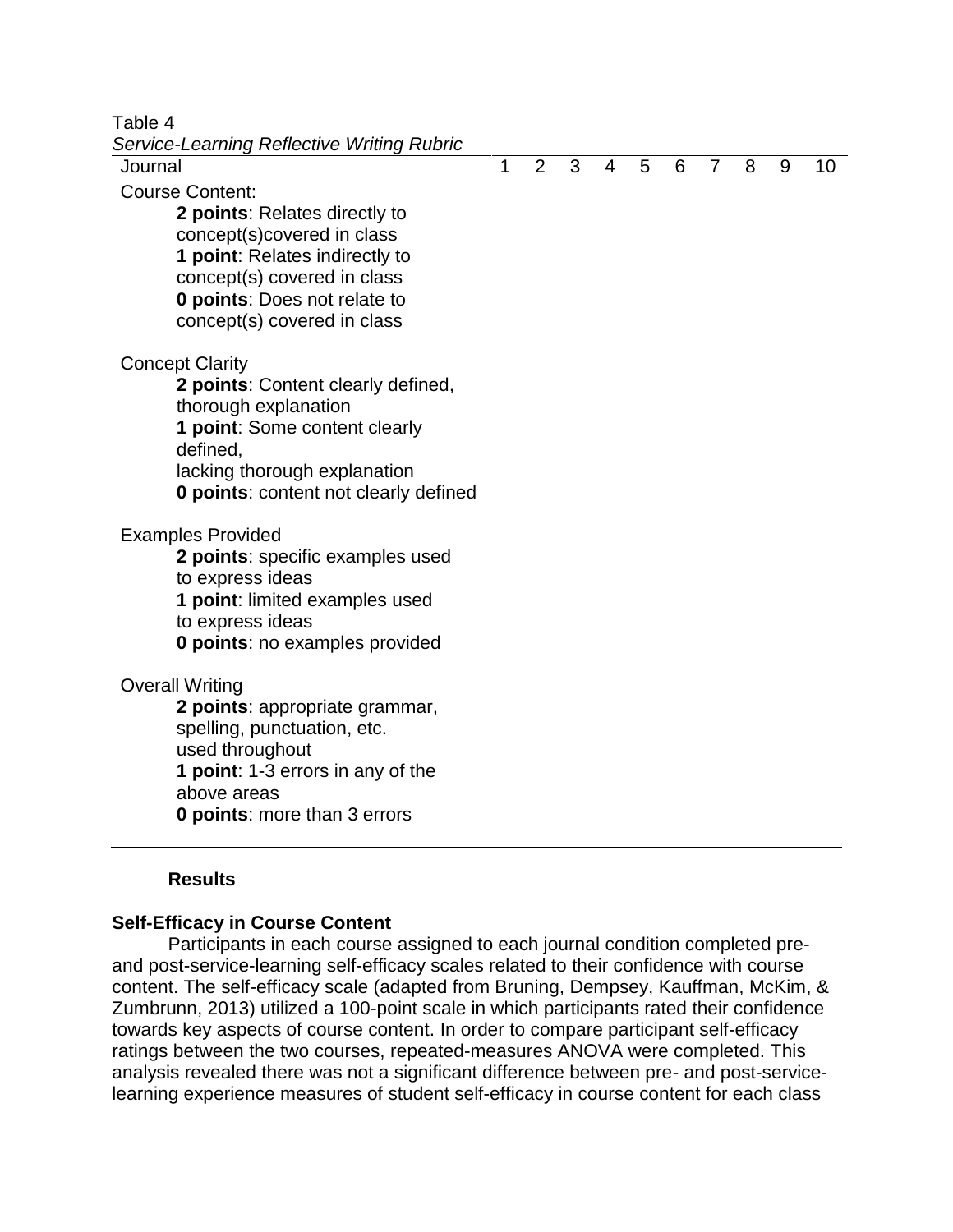$[F (1, 42) = 3.122, p = .085]$ . Table 5 provides combined mean pre- and post-servicelearning experience self-efficacy ratings.

Table 5

| Mean Combined Pre- and Post-Service-Learning Experience Self-Efficacy Ratings |                       |  |  |  |
|-------------------------------------------------------------------------------|-----------------------|--|--|--|
| Pre-Service-Learning                                                          | Post-Service-Learning |  |  |  |
| $(n = 46)$                                                                    | $(n = 46)$            |  |  |  |
|                                                                               |                       |  |  |  |
| M(SD)                                                                         | M(SD)                 |  |  |  |
|                                                                               |                       |  |  |  |
| 59.13 (17.21)                                                                 | 81.12 (9.71)          |  |  |  |
|                                                                               |                       |  |  |  |

Additional analyses were conducted to further explore the data. Post hoc Bonferroni tests indicated that post-test ratings of self-efficacy were significantly higher than pre-test ratings in both classes (Course 1: Mean Difference =  $25.89$ ,  $p = .000$ ; Course 2: Mean Difference = 15.20,  $p = .0020$ ). Table 6 presents pre- and post-servicelearning experience mean self-efficacy ratings across courses.

In addition, post hoc Bonferroni tests indicated pre-test self-efficacy ratings were significantly higher in Course 2 (Mean difference =  $14.9$ ,  $p = .004$ ). The post-test selfefficacy ratings in each class, however, were not significantly different (Mean Difference  $= 4.216$ ,  $p = .148$ ). There was also no significant difference between post-test selfefficacy ratings when considering journal condition (Mean Difference =  $5.202$ ,  $p = .069$ ). Table 7 includes mean post-service-learning experience self-efficacy ratings by course and journal writing condition.

Table 6

*Mean Pre- and Post-Service-Learning Self-Efficacy Ratings by Course*

|                                        | modiff to dird took corrido Lodiffing con Emodoy Ramigo by Codico |                                        |                                      |
|----------------------------------------|-------------------------------------------------------------------|----------------------------------------|--------------------------------------|
| Course 1                               | Course 1                                                          | Course 2                               | Course 2                             |
| Pre-Service-<br>Learning<br>$(n = 28)$ | Post-Service-<br>Learning<br>$(n = 28)$                           | Pre-Service-<br>Learning<br>$(n = 18)$ | Post- Service-Learning<br>$(n = 18)$ |
| M(SD)                                  | M(SD)                                                             | M(SD)                                  | M(SD)                                |
| 53.17 (17.79)                          | 79.75 (7.87)                                                      | 68.41 (11.45)                          | 83.26 (11.97)                        |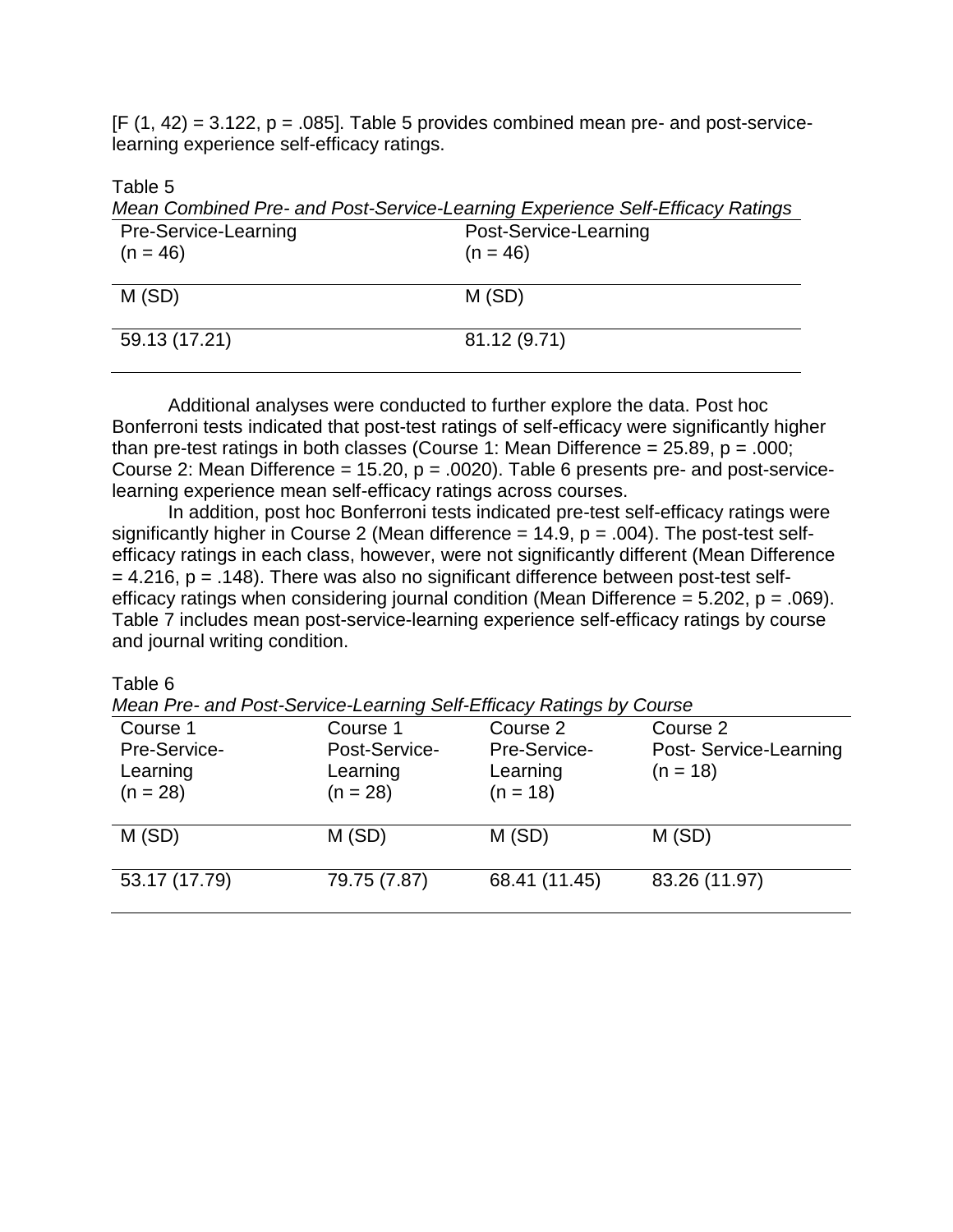Table 7

| Course 1     | Course 1     | Course 2      | Course 2      |
|--------------|--------------|---------------|---------------|
| Open-Ended   | Guided       | Open-Ended    | Guided        |
| Journal      | Journal      | Journal       | Journal       |
| $(n = 16)$   | $(n = 12)$   | $(n = 8)$     | $(n = 10)$    |
| M(SD)        | M(SD)        | M(SD)         | M(SD)         |
| 82.76 (6.16) | 75.74 (8.35) | 85.31 (10.92) | 81.62 (13.09) |

*Mean Post-Service-Learning Experience Self-Efficacy Ratings by Course and Condition*

## **Reflection Ratings**

Participants' post-service-learning survey responses included reflection ratings indicating how the students perceived the quality of their reflective journal assignments. One-way ANOVA were conducted to compare participants' feelings regarding the reflective nature of their assigned journal format across journal types (open-ended vs. guided). This analysis revealed no significant differences between the means of student reflection survey ratings for the two journal types  $[F (1, 44) = .023, p = .881]$ . Table 8 includes mean reflection ratings by journal condition.

Table 8

*Mean Reflection Ratings by Journal Condition*

| Open-Ended Journal<br>$(n = 24)$ | <b>Guided Journal</b><br>$(n = 22)$ |
|----------------------------------|-------------------------------------|
| M(SD)                            | M(SD)                               |
| 1.55(.44)                        | 1.53(.36)                           |

*Note.* Post-SLSs included a 4-item self-reflection section regarding the quality of participants' reflective journal assignment. Response options were provided: Strongly Agree (1), Agree (2), Neutral (3), Disagree (4), Strongly Disagree (5). The low averages across journal condition indicate that participants primarily indicated both reflective journal assignments offered continuous, connected, challenging and contextualized opportunities for reflection.

## **Writing Quality**

SLRWR ratings for journal writing quality (e.g. Course Content, Concept Clarity, Examples Provided, and Writing Skills) from both raters were compared to insure reliability. Two-way mixed effects model intraclass correlation coefficients for the SLRWR ratings indicated very high agreement between the two raters (Cronbach's  $alpha = .975$ ).

One-way ANOVAs were conducted to compare the two raters' assessment of participants' journal entries across assigned journal type conditions (open-ended vs. guided). This analysis revealed no significant differences between the means of each variable for the two journal types [Course Content, F  $(1, 45) = .740$ , p = .394; Concept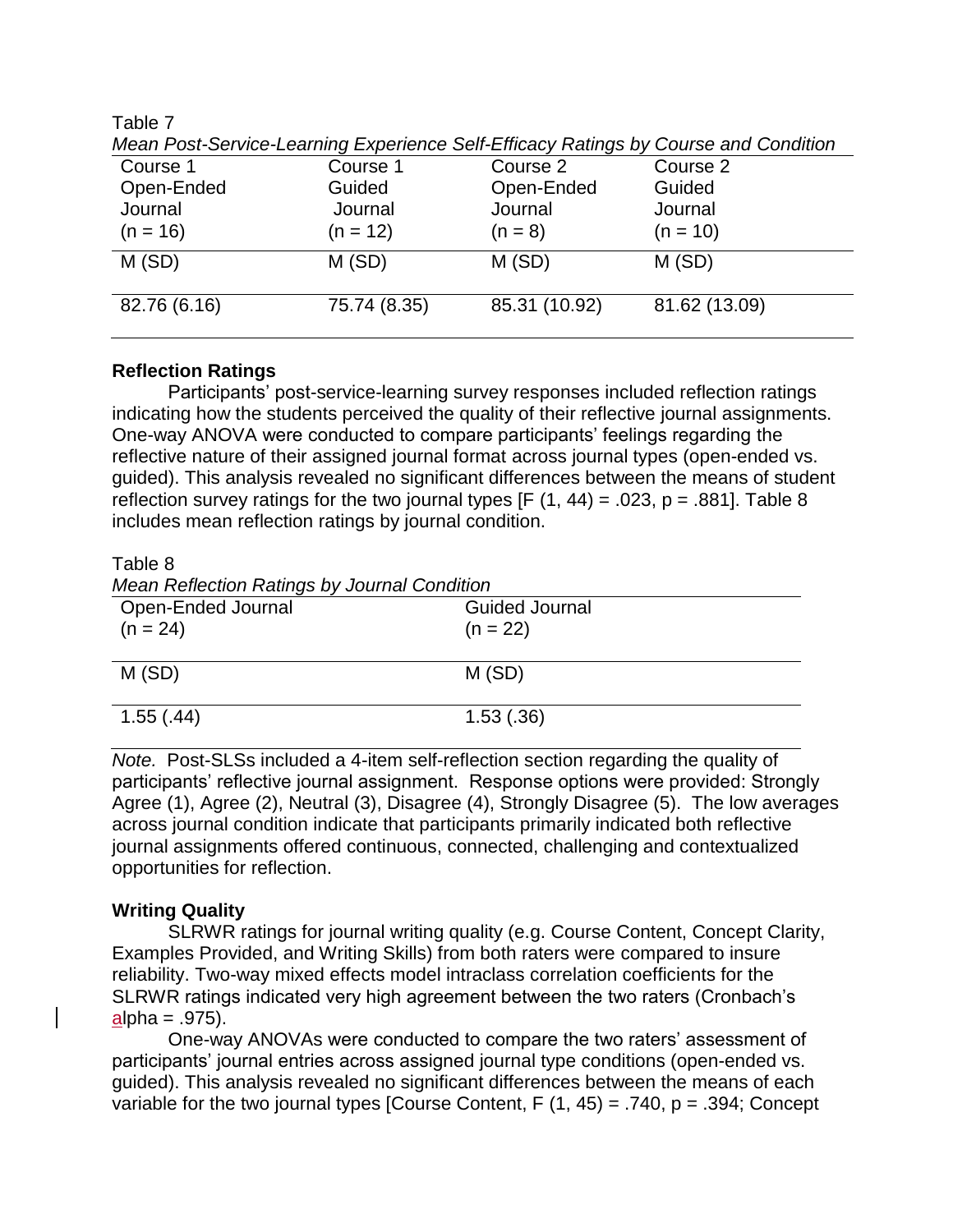Clarity, F (1, 45) = .183, p = .671; Examples Provided, F (1, 45) = .097, p = .757; Writing Skills, F (1, 45) = .346,  $p = .559$ . Table 9 provides the combined raters mean writing quality ratings for each SLRWR item.

Table 9

*Combined Raters Mean Writing Quality Ratings*

| Course<br>Content         |                   | Concept<br>Clarity        |                   | - ت<br><b>Examples</b><br>Provided |                   | Writing<br><b>Skills</b>  |                   |
|---------------------------|-------------------|---------------------------|-------------------|------------------------------------|-------------------|---------------------------|-------------------|
| Open-<br>Ended<br>Journal | Guided<br>Journal | Open-<br>Ended<br>Journal | Guided<br>Journal | Open-<br>Ended<br>Journal          | Guided<br>Journal | Open-<br>Ended<br>Journal | Guided<br>Journal |
| M                         | M                 | M                         | М                 | M                                  | M                 | M                         | М                 |
| (SD)                      | (SD)              | (SD)                      | (SD)              | (SD)                               | (SD)              | (SD)                      | (SD)              |
| 16.28                     | 15.22             | 14.70                     | 15.20             | 15.42                              | 15.77             | 14.82                     | 14.14             |
| (4.20)                    | (4.17)            | (4.21)                    | (3.82)            | (3.80)                             | (3.95)            | (3.65)                    | (4.32)            |

*Note. Course Concept* was rated on a 0-3 scale (3 = relates directly to concepts covered in class, 0 = does not relate to concepts covered in class). *Concept Clarity* was rated on a 0-2 scale ( $2$  = content clearly defined, thorough explanation,  $0$  = content not clearly defined). *Examples Provided* was rated on a 0-3 scale (3 = specific examples used to express ideas, 0 = no examples provided). *Writing Skills* was rated on a 0-2 scale  $(2 =$  appropriate grammar, spelling, punctuation, etc. used throughout,  $0 =$  more than three errors). Maximum scores for 0-3 scales = 30; maximum scores for 0-2 scales  $= 20.$ 

## **Student Reactions**

The SLS (pre- and post-service-learning experience) contained open-ended questions aimed at capturing students' beliefs regarding service-learning before and after their experiences. Their responses to questions regarding what they expected to learn from their experience as well as perceived benefits and drawbacks of servicelearning were transcribed, coded and emerging themes were identified. Two raters reviewed the qualitative data to insure validity; each individually reviewed and coded the responses, then the two met together with their results and generated common themes. When disagreement occurred, they discussed their differences and reviewed the data and their coding until consensus was achieved. Prior to service-learning experiences, participants from each course, and both journal conditions expressed commonalities. Following the experience, however, differences between participants varied more by course than by journal condition. The themes are explained in the following sections; Table 10 provides a summary of the themes and support for each.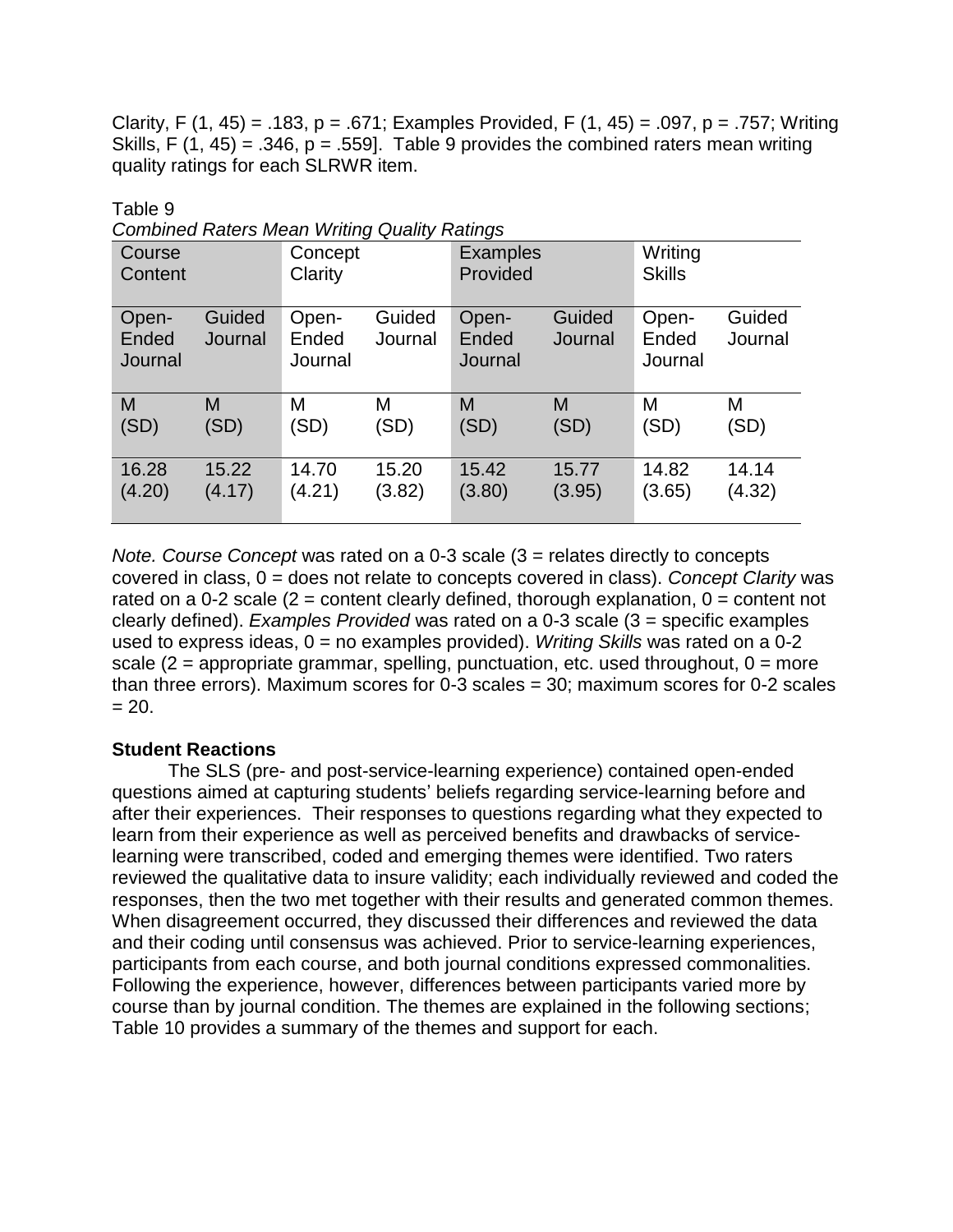Table 10 *Summary of Student Reactions*

| <b>Theme</b>                                                            | Interpretation                                                                                                          | <b>Journal Condition</b>                                                                                                                                               | <b>Supporting Evidence</b>                                                                                                                                                                |
|-------------------------------------------------------------------------|-------------------------------------------------------------------------------------------------------------------------|------------------------------------------------------------------------------------------------------------------------------------------------------------------------|-------------------------------------------------------------------------------------------------------------------------------------------------------------------------------------------|
| "You can<br>only learn<br>so much<br>from a<br>book"                    | Participants<br>reported<br>enhanced<br>learning from<br>the service-<br>learning<br>experience                         | Both journal conditions<br>across classes reported<br>greater understanding<br>of course content.                                                                      | Course 1, open-ended<br>journal: "I learned about<br>how children develop by<br>seeing it with my own<br>eyes. It helped to see it<br>while discussing it in<br>class."                   |
|                                                                         |                                                                                                                         | Course 2, across<br>conditions expressed<br>increased ability to<br>interact with target<br>populations as<br>evidence of enhanced<br>learning from this<br>assignment | Course 2, guided journal:<br>"This experience gave me<br>more confidence in<br>working with this<br>population."                                                                          |
| "Learning is<br>maximized"                                              | Participants<br>reported<br>benefit from<br>the service-<br>learning<br>experience                                      | Both journal conditions<br>across classes reported<br>application of course<br>content as a benefit of<br>this assignment.                                             | Course 1, open-ended<br>journal: "The biggest<br>benefit for me was being<br>able to relate what we<br>were talking about in class<br>to real life experiences."                          |
|                                                                         |                                                                                                                         | Course 2, guided<br>journal condition<br>reported benefit in<br>developing<br>relationships and<br>helping others.                                                     | Course 2, guided journal:<br>"We can discuss a lot in<br>class, but I think the true<br>learning occurs out in the<br>real world. When you<br>connect the two, learning is<br>maximized." |
| "The<br>downfall is<br>trying to fit it<br>into my<br>busy<br>schedule" | <b>Those</b><br>reporting<br>drawbacks<br>related to this<br>assignment<br>were primarily<br>time/schedule-<br>oriented | Course 1, across<br>journal condition<br>reported scheduling<br>frustration.                                                                                           | Course 1, guided journal: "I<br>would think it would be<br>most beneficial to have<br>students participate in the<br>service-learning as it would<br>coincide with each<br>chapter."      |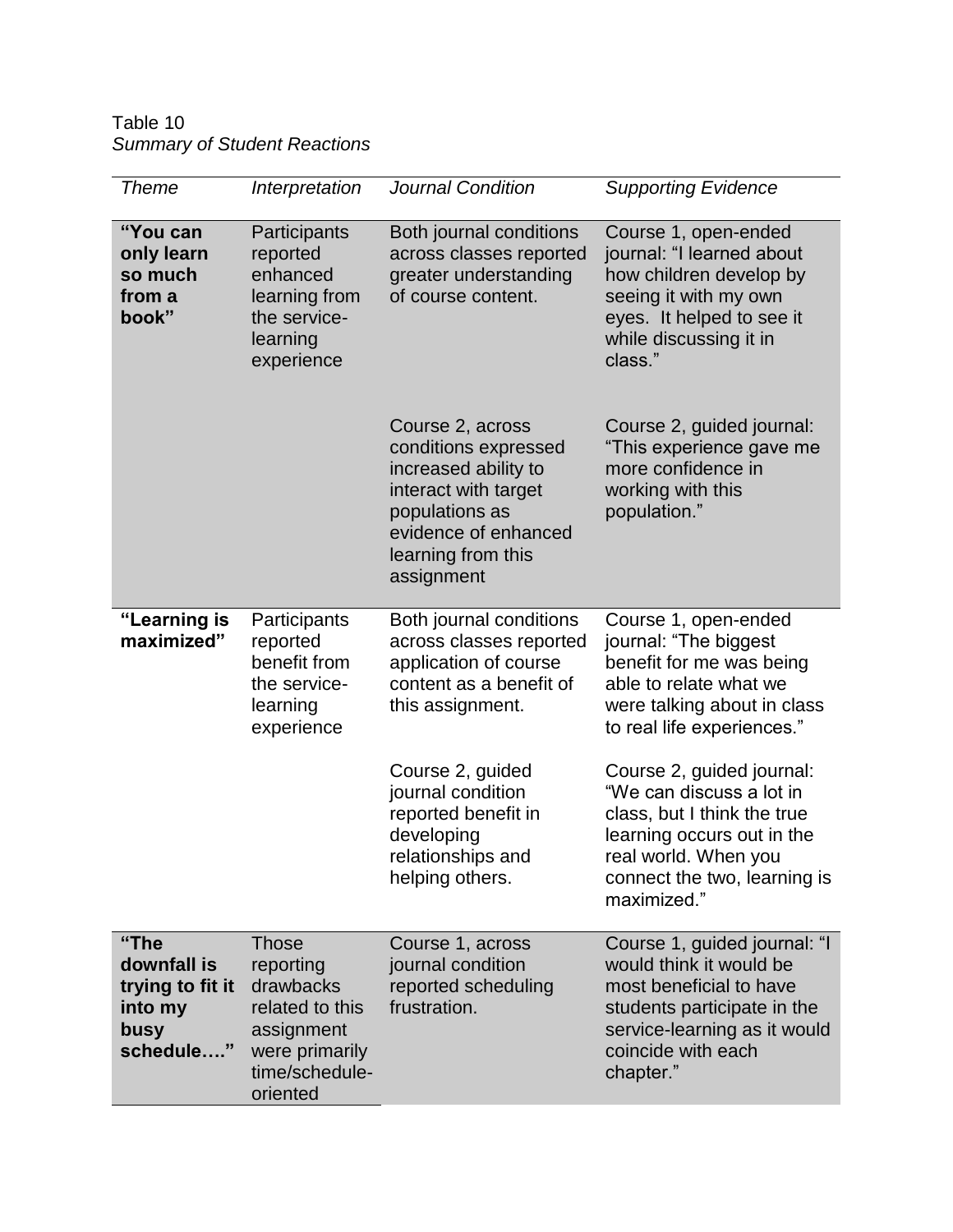| issues.<br><b>Others</b><br>reported no<br>drawbacks<br>associated<br>with this<br>assignment. | Course 1, across<br>journal condition<br>(predominately open-<br>ended journal<br>condition) reported no<br>drawbacks to this<br>experience.                                                                                    | Course 1, open-ended<br>journal: "I don't believe<br>there were any downfalls<br>to the hours or the<br>journaling. I really enjoyed<br>my time there."                                                                       |
|------------------------------------------------------------------------------------------------|---------------------------------------------------------------------------------------------------------------------------------------------------------------------------------------------------------------------------------|-------------------------------------------------------------------------------------------------------------------------------------------------------------------------------------------------------------------------------|
|                                                                                                | Course 2 reports varied<br>greatly. Some guided<br>journal condition<br>indicated time/schedule<br>constraints; some<br>open-ended condition<br>reported limited access<br>to the target population<br>within their experience. | Course 2, open-ended<br>journal: "The only downfall<br>is that some experiences<br>did not allow for<br>interactions with<br>adolescents. This made it<br>difficult to draw<br>connections back to class<br>in the journals." |

**"You can only learn so much from a book"** Prior to their service-learning experience, participants across class and journal type expressed similar perceived learning from such an experience. In general, participants expressed belief that servicelearning experiences would enhance their comprehension of course material and provide them exposure to the target population relevant to the course content (i.e. adolescents). One participant from Course 1, reported, "I think that I will learn a lot about how kids should be speaking at a certain age. I haven't taken any classes on this yet, so seeing it firsthand should be very helpful. You can only learn so much from a book. I believe you need to experience most of this as well."

As predicted, post-service-learning experience SLS results indicated that participants from both classes and both journal type conditions reported that servicelearning lead to greater understanding of course content. One student in Course 1 assigned to the open-ended journal condition explained, "I learned about how children develop by seeing it with my own eyes. It helped to see it while discussing it in class."

Another common theme among Course 1 participants following the experience indicated that students were better able to apply information from class due to their service-learning experience. To illustrate, one student in the guided journal condition expressed, "From this service-learning experience I gained a better understanding…seeing the examples in real-life situations showed me how complex it [language development] really is."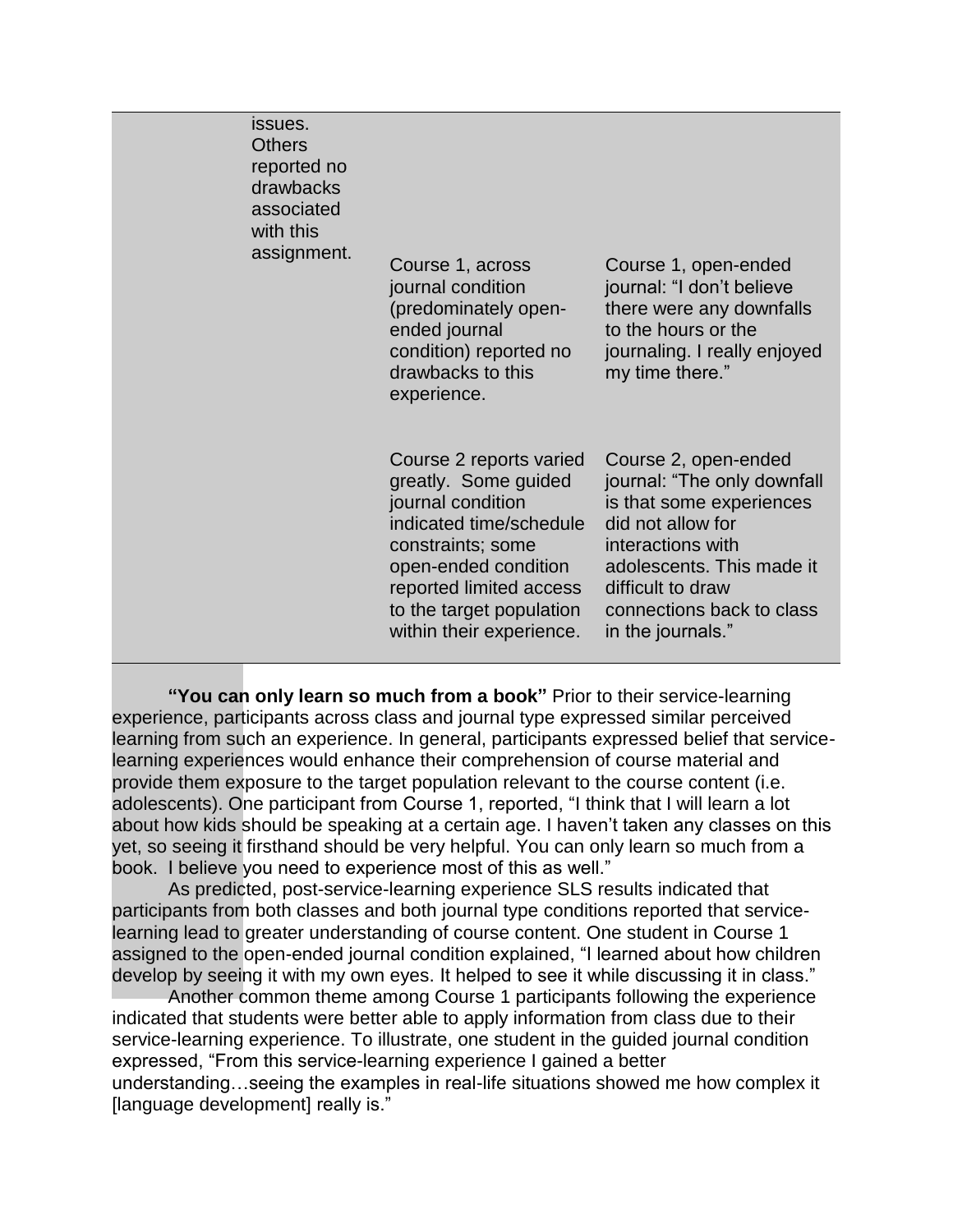Course 2 participants, however, reported more of an emphasis on the value of learning to interact with the target population during their service-learning experience. One student in the guided journal condition describe this by stating, "I have a better knowledge now of how to communicate with adolescents. I was also able to view how adolescents interact with each other."

While there were not noteworthy differences across journal type condition for either class, it seems that this difference between classes is likely due to the nature of each of these courses. Course 1 focused on typical language development of children and it makes sense that the students from this class appreciated seeing this firsthand in their service-learning experience. Course 2, on the other hand, was related to adolescent language development and disorders; while these students valued the experience and how it deepened their understanding of course content, another concept stressed in this course is the need for exposure and experience with this population. Therefore, the instructor of this course (the researcher) may have influenced this response from the participants in Course 2. One student expressed this exact sentiment in her response, "I learned that my beliefs about adolescents was not accurate. Honestly, I wanted no part of adolescents, but now I feel I could work with them and be confident in what I'm doing."

**"Learning is maximized"** Again, prior to service-learning experiences, participants across courses and journal type responses were primarily in agreement. Students' perceived benefits of service-learning primarily concerned enhanced learning and the opportunity to apply class concepts in the real world as well as the opportunity to gain community involvement. This was captured in the following students' pre-SLS results: "The biggest benefit is applying the information you learn in the classroom to real world scenarios…. this should give excellent practice for observation and connecting classroom material to what we see at our service-learning site" (Course 1 student); "I believe there are substantial benefits of participating. Service-learning teaches us about interacting with different populations and allows us 'to give back' to the community (Course 2 student).

Once again, participants' beliefs were confirmed following their service-learning experience, as post-experience SLS responses indicated that students from both classes and journal conditions believed service-learning had a positive impact on their learning by allowing them to apply course knowledge in the field. One participant from Course 2 assigned to the guided journal condition explained, "We can discuss a lot in class, but I think the true learning occurs out in the real world. When you connect the two, learning is maximized." This was further explained by student in Course 1, guided journal condition, "The benefits were immense. Being able to communicate and try different techniques from class was very educational and helped me absorb the information better. The experience was practical and gave us the opportunity to gain confidence interacting with kids and hints on what to look for to monitor their language development."

A subtle difference emerged in students' opinions regarding what they learned from their experience, however. Students in the guided journal writing condition in Course 2 differed from others in this regard, as a handful of them expressed educational value in developing relationships and offering help to others through their service-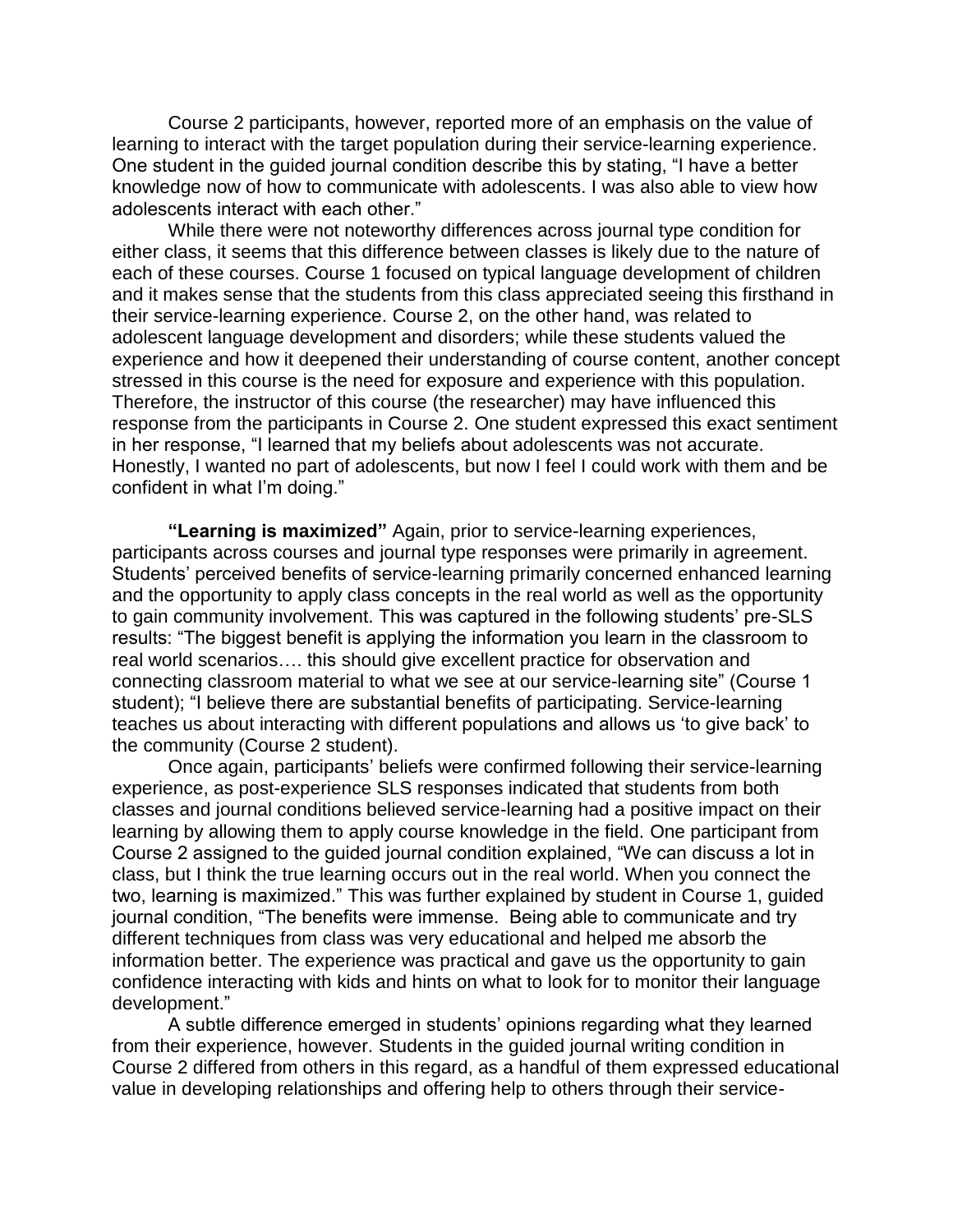learning experience. The other participants' (all of Course 1 and the open-ended journal condition group of Course 2) responses addressed the learning and application that occurred. It is unclear as to why this difference emerged; however, the researcher believes that the service-learning placements within the community may have fostered this belief more in Course 2 than in Course 1. Furthermore, within Course 2, differences between the journal conditions may have lead to this difference as well. The guided journal condition may have required less active thinking during the experience (as reflective writing topics were provided), and allowed the participants in this condition to relax and relate more to others throughout their experience. The open-ended condition, however, may have required more active thinking, as the participants in this condition could have been more focused on finding connections to class during their experience as opposed to truly engaging with others throughout their experience (as their reflective writing topics were not provided).

**"The downfall is trying to fit it into my busy schedule…."** Participants approached service-learning assignments positively from the beginning of the semester. Initial concerns about these assignments were primarily time-oriented across class and journal condition. One student in Course 2 indicated, "The downfall is trying to fit it into my busy schedule, but it will be worth it in the end." Some participants in each class initially thought that there would be no drawbacks to service-learning, and others expressed varied concerns such as not having enough time during the experience, and the quality of learning not being as strong when "required" to complete service-learning tasks.

Following service-learning experience, the responses from all participants in either class and journal condition were quite variable. Little consensus was found; this is where the most differences emerged in student responses. Participants in Course 1 across journal conditions indicated scheduling frustration, as their service-learning experience was not aligned with the schedule of the course. One indicated, "We didn't learn the material with the visits so we would have to remember or go back in our notes." While this was inconvenient, from the participants' perspective, this was beneficial for extending learning, as intended by the instructor. Several participants within Course 1 indicated that there were not any drawbacks to this experience; there were more within the open-ended journal condition that expressed this belief. One stated, "I don't believe there were any downfalls to the hours or the journaling. I really enjoyed my time there." Less criticism from this group (open-ended journal condition) may be due to the fact that they were not restricted by provided writing prompts throughout the experience; this freedom may have enhanced the quality of their experience.

Participants within Course 2 indicated varied limitations regarding their experience; a few within the guided journal condition reported scheduling/time constraints, and a few from the open-ended journal condition reported frustration due to limited access to the target population within their service-learning experience. This was indicated by comments such as, "The only downfall is that some experiences did not allow for interactions with adolescents. This made it difficult to draw connections back to class in the journal." Overall, there was great variability in the responses regarding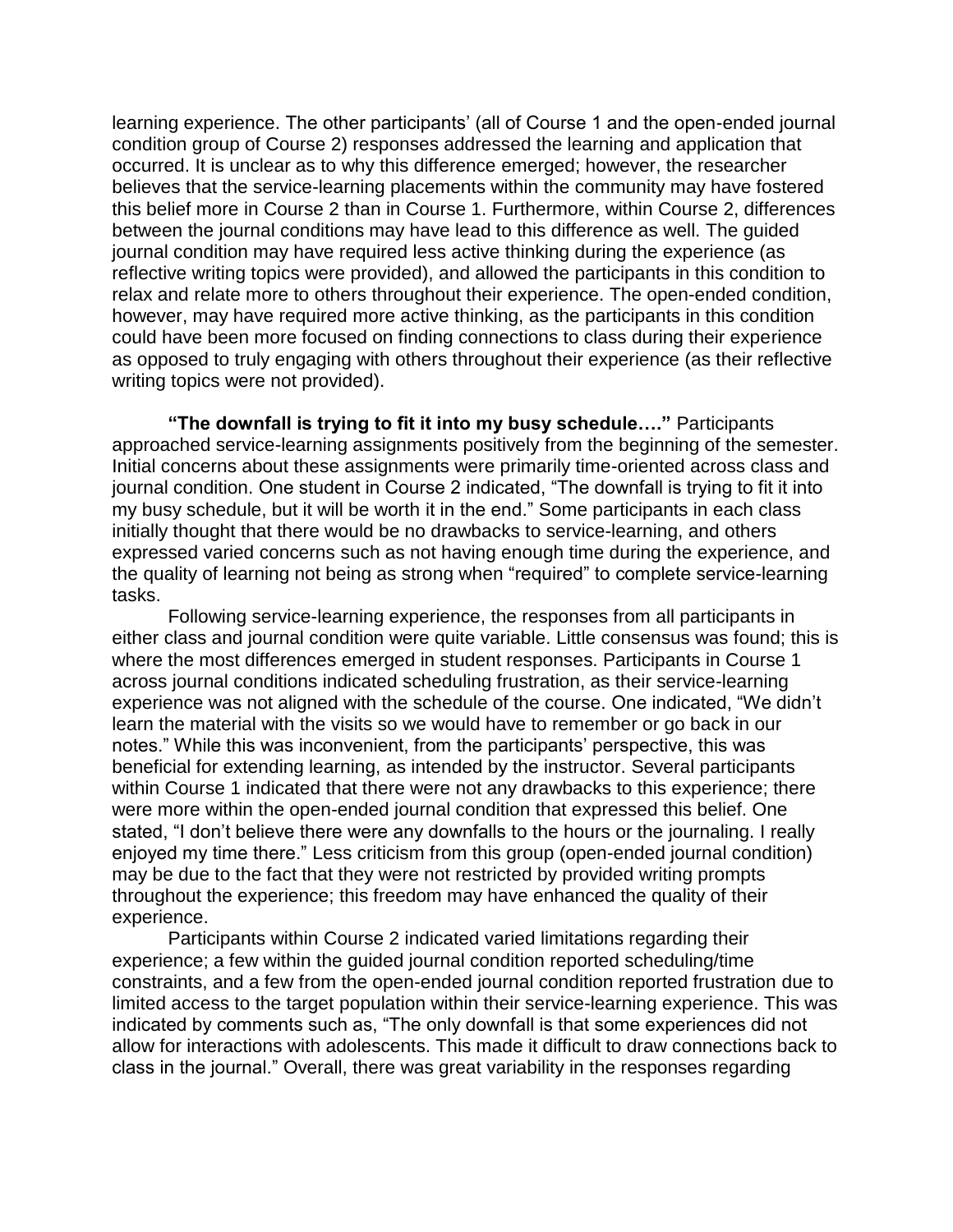drawbacks to service-learning, and most responses were truly related more to issues with the course as opposed to actual issues with service-learning.

#### **Discussion**

The purpose of this mixed methods study was to determine if any substantial differences existed between open-ended and guided service-learning reflective journal assignments. Through the use of quantitative and qualitative methods, a variety of data was collected and analyzed to explore and explain potential differences between these two writing formats.

#### **Self-Efficacy in Course Content**

Prior to this study, it was hypothesized that reflective journal writing, in general, would positively impact students' self-efficacy towards course content. This hypothesis was confirmed, as each class showed significant gains in self-efficacy from pre- to postservice-learning experience despite the fact that there were no significant differences between the two journal types. Furthermore, neither reflective journal format was related to greater gains in students' confidence with course content. Participants across class and journal condition also reported greater confidence interacting with the target populations for each class. These findings indicate that both reflective journal types had a positive impact on students' self-efficacy related to course materials.

This finding is important, as one's self-efficacy, or confidence in domain-specific success, has incredible implications for education (Bandura, 1986, 1993). Self-efficacy beliefs have been identified as significant contributors toward student motivation and achievement (Bandura & Locke, 2003). Individuals with higher self-efficacy are more motivated to work towards their goals, which results in better outcomes. With this in mind, it makes sense that educators would strive for improved efficacy among students as related to course objectives. The results from this study indicate that servicelearning experience with reflective open-ended or guided journal assignments may help establish such domain-specific confidence in students potentially leading to greater motivation and outcomes within the course.

## **Reflection Ratings**

Participants assigned to the open-ended journal assignment were expected to perceive greater reflective quality in their assignments due to the demands for more independent thinking (less structure) within their assignment. However, participants' responses to post-service-learning reflection rating items related to the quality of reflection within assigned journal types revealed no significant differences between open-ended and guided journal participant ratings. Again, the ratings from both classes showed students experienced positive opportunities for reflection through their assigned journal type, indicating that both open-ended and guided journal writing offered *continuous*, *connected*, *challenging* and *contextualized* reflection. With these ratings in mind, again, instructors should consider the use of open-ended and/or guided reflective journal writing assignments within service-learning courses in order to enhance student experiences.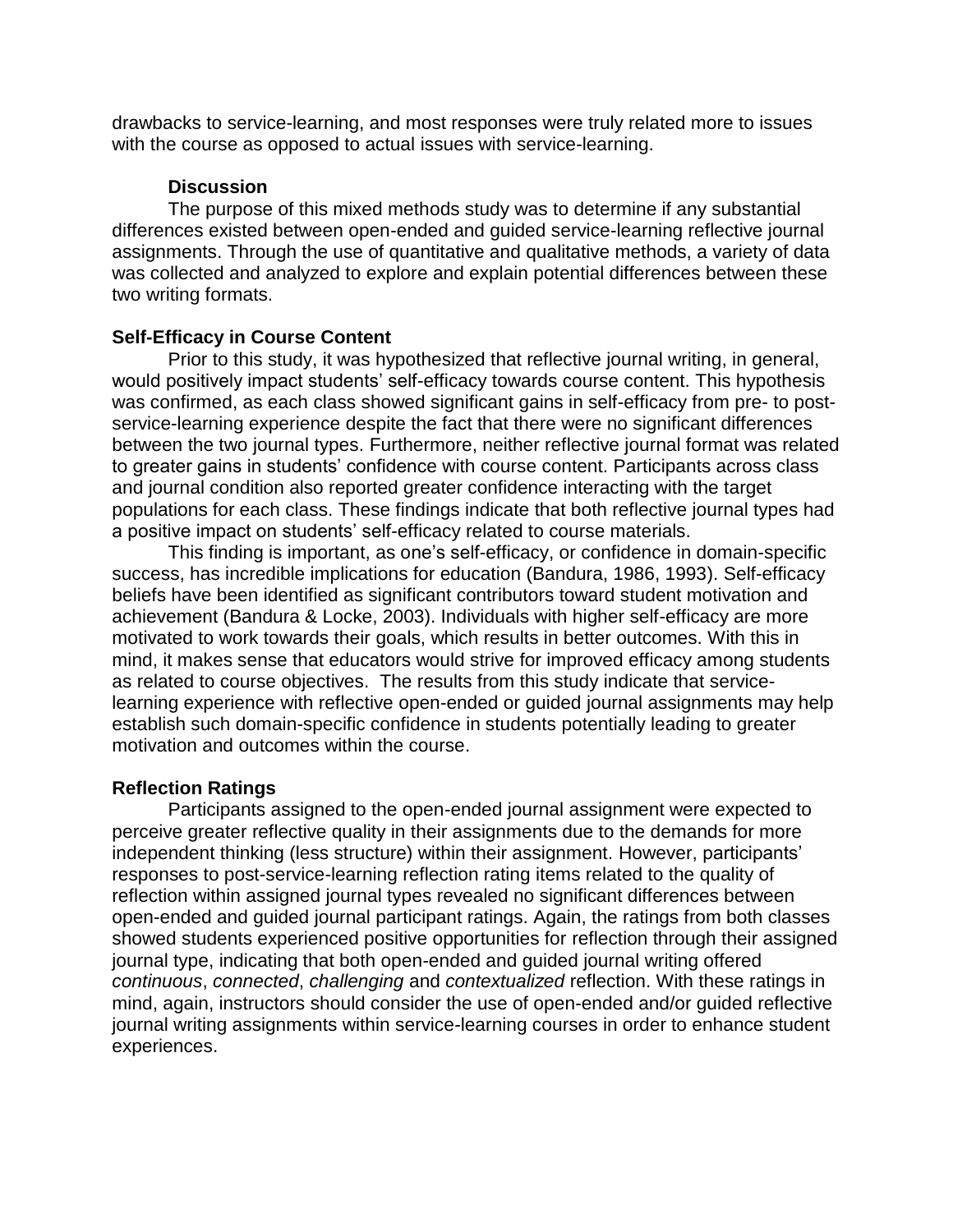#### **Writing Quality**

The quality of participant writing also demonstrated support for each type of journal. Two raters assessed participants' writing using the SLRWR; the average rating across the four categories (e.g. Course Content, Concept Clarity, Examples Provided, and Writing Skills) did not differ significantly between the two journal types. It was hypothesized that students' writing would be stronger within the guided journal format as more structure was provided regarding content. However, the data does not reflect this difference, and again, speaks to the potential value in both journal types being used for reflective service-learning writing assignments. Conclusions from these results suggest the importance of reflective journal writing, whether open-ended or guided, as a positive component for instructors of service-learning courses to implement.

#### **Qualitative Findings**

As previously mentioned, participants reported increased self-efficacy for course content as well as enhanced learning through their service-learning experience. Additional themes captured in this qualitative data included: "You Can Only Learn So Much From A Book" (participants indicated the service-learning experience added to their learning in a positive way), "Learning is Maximized" (participants shared that the service-learning experience allowed them to apply information from class to the real world), and "The downfall is trying to fit it into my busy schedule…" (participants revealed few limitations to the service-learning experience beyond time constraints). When closely examining this data for differences across class and journal condition, a few class-oriented differences surfaced (related to the content and focus of the class) yet there were no drastic contrasts between participants assigned to open-ended versus guided journal writing assignments. In general, participants valued the experienced and reported the service-learning experience as a positive influence on learning. Other than time constraints and scheduling issues, very few limitations of the service-learning experience were reported, and several participants across class and journal condition reported that there were no drawbacks related to the service-learning experience. In general, participant responses suggest that incorporating reflective journal writing in either open-ended or guided format positively contributed to the service-learning experience.

#### **Limitations**

While this study provides valuable information regarding the use of reflective journal writing in undergraduate Communication Disorders service-learning courses, there are limitations to the findings. This study includes a limited sample as far as size (n = 47) and diversity (97% female, 95% academic major in Communication Disorders, etc.) are considered. Furthermore, the results of this study are limited as there was not a control group; having a control group would help clarify if students' beliefs (specifically self-efficacy ratings) and learning were impacted by the reflective journal condition alone, or if participation in the class without such experience would have lead to similar findings. Each journal type has its own limitations as well; guided journals are limited in that the topics provided may not align with students' experiences, and open-ended journals lack structure that insures key course concepts will be considered during reflection. Furthermore, the quality of students' service-learning experiences was also a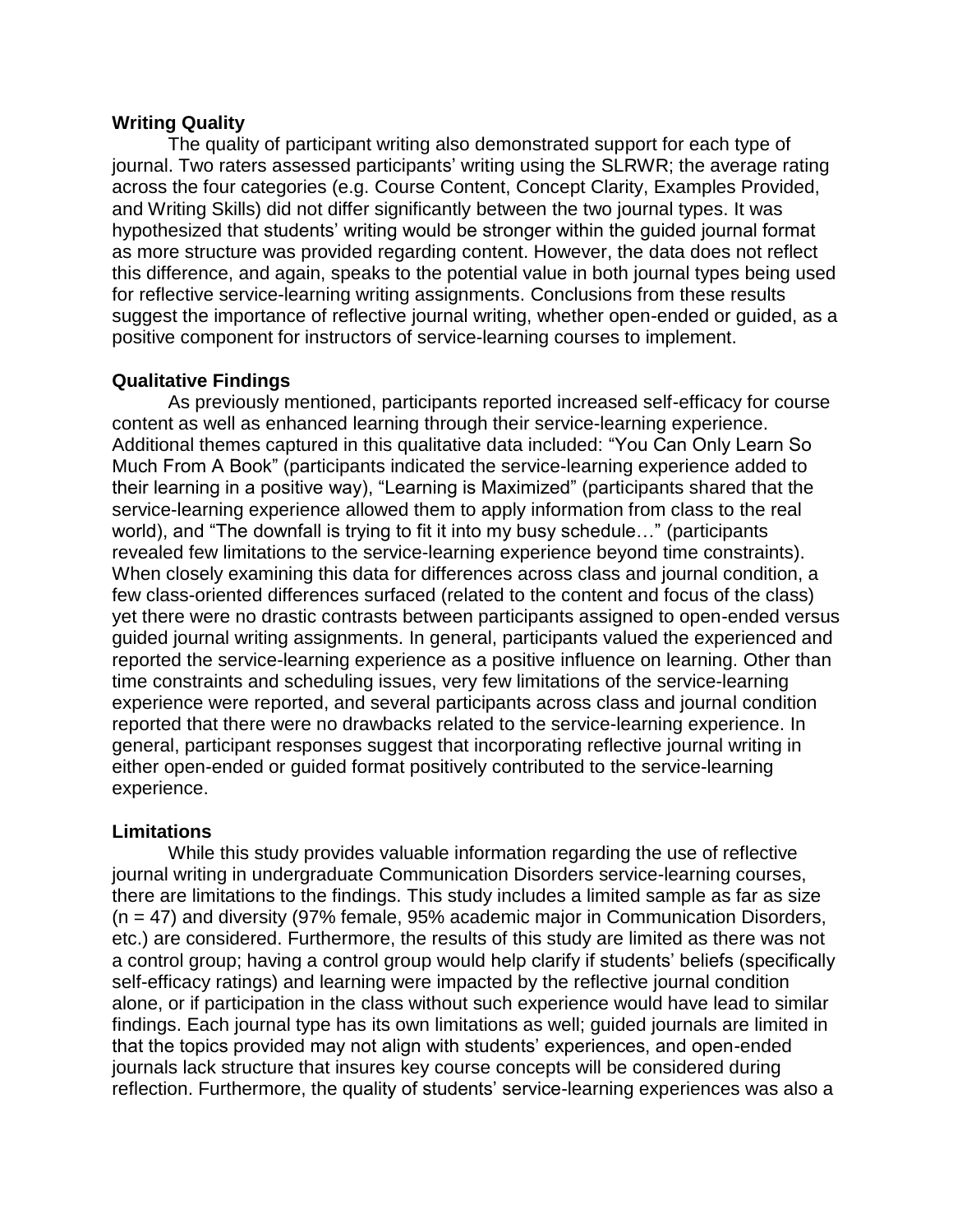limitation within this study in that the experience did not always clearly align with course content, requiring students to struggle to complete their reflective journals in a manner that demonstrated knowledge of course concepts.

Future research in this area should explore results across larger samples with more diverse students (across gender, location, field of study, courses, etc.) and the use of a control group to provide more concrete evidence supporting the use of openended and/or guided reflective journal use within service-learning experiences.

## **Conclusion**

The results of this study provide preliminary support for the use of guided and open-ended journal writing as a means for reflection during service-learning experiences within undergraduate Communication Disorders courses. The data collected provides promise that both of these journal types may lead to increased selfefficacy with course content, perception of quality reflection opportunities and sufficient writing quality demonstrating valuable learning within service-learning experiences.

## **References**

- Ash, S., Clayton, P.H., and Atkinson, M. (2005). Integrating reflection and assessment to capture and improve student learning. *Michigan Journal of Community Service Learning, 11*(2), 49-59.
- Bandura, A. (1986). *Social foundations of thought and action: A social cognitive theory.*  Englewood Cliffs, NJ: Prentice Hall.
- Bandura, A. (1993). Perceived self-efficacy in cognitive development and functioning. *Educational Psychologist, 28*(2), 117-148. Retrieved from [http://www.tandfonline.com/doi/full/10.1207/s15326985ep2802\\_3](http://www.tandfonline.com/doi/full/10.1207/s15326985ep2802_3)
- Bandura, A., & Locke, E. (2003). Negative self-efficacy and goal effects revisited. *Journal of Applied Psychology*, *88*(1), 87–99. doi:10.1037/0021-9010.88.1.87
- Bradley, J. (1995). A model for evaluating student learning in academically based service. In Marie Troppe (Ed.), *Connecting cognition and action: Evaluation of student performance in service learning courses.* Providence, RI: Campus Compact/The Education Commission of the States.
- Bringle, R.G., & Hatcher, J.A. (2003). Reflection in service-learning: Making meaning of experience. In *Introduction to Service-Learning Toolkit: Readings and resources for faculty* (2nd ed., pp. 83-90). Providence, RI: Campus Compact.
- Bruning, R., Dempsey, M., Kauffman, D.F., McKim, C., & Zumbrunn, S. (2013). Examining dimensions of self-efficacy for writing. *Journal of Educational Psychology.* Advance online publication. doi: 10.1037/a0029692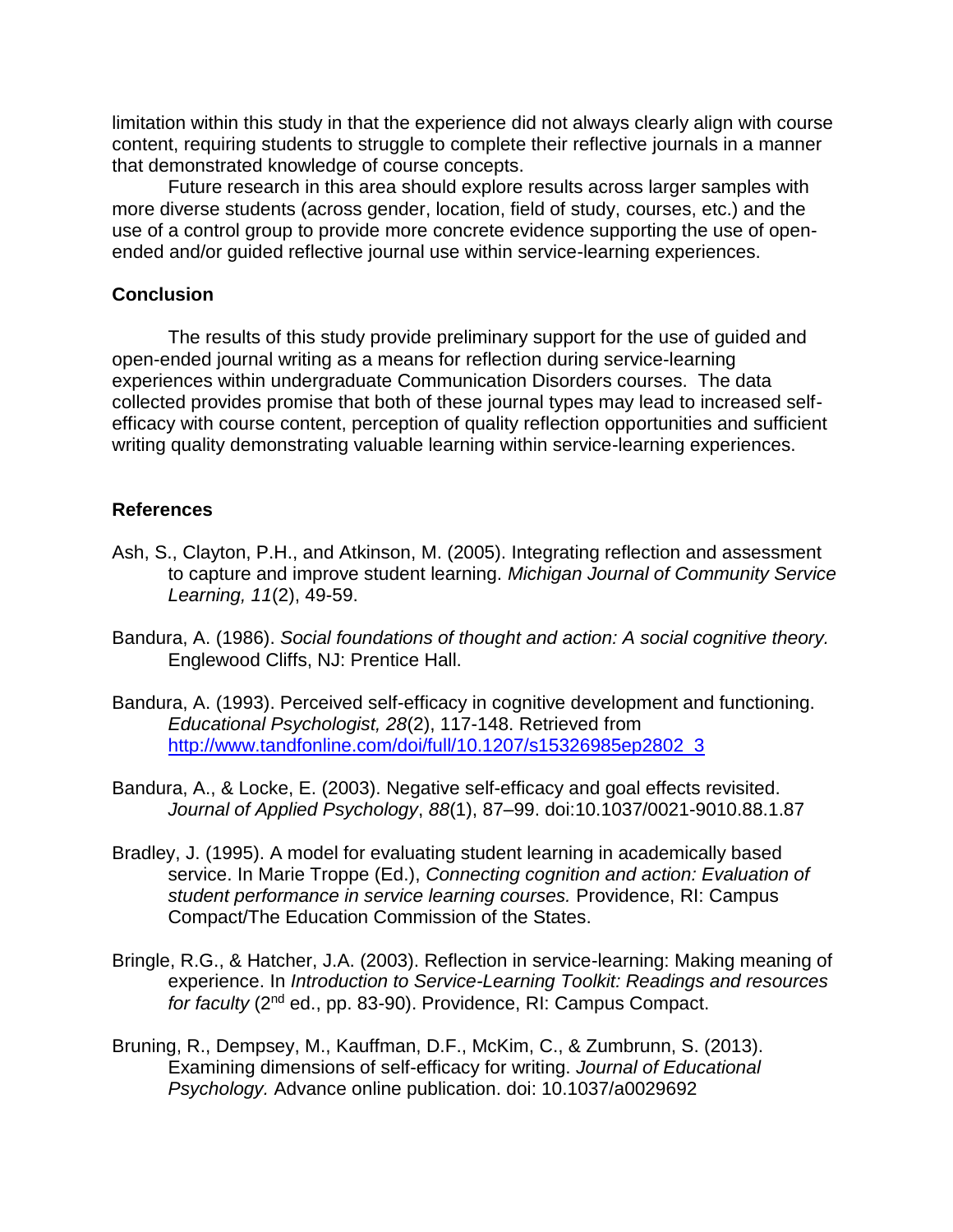- Chabon, S. S., & Lee-Wilkerson, D. (2006). Use of Journal Writing in the Assessment of CSD Students' Learning About Diversity: A Method Worthy of Reflection. *Communication Disorders Quarterly*, *27*(3), 146–158. doi:10.1177/15257401060270030301
- Collier, P.T., and Driscoll, A. (1999). Multiple methods of student reflection in servicelearning classes. *The Journal of General Education, 48-4*, 280-292
- Eyler, J., Giles Jr., D. E., & Schmiede, A. (1996). *A practitioner's guide to reflection in service-learning*. *Student voices and reflections*. Vanderbilt University.
- Fisher, B.J. (1996). Using journals in the social psychology class: Helping students apply course concepts to life experiences. *Teaching Sociology, 24*, 157-165.
- Goldberg, L. R., McCormick Richburg, C., & Wood, L. a. (2006). Active Learning Through Service-Learning. *Communication Disorders Quarterly*, *27*(3), 131–145. doi:10.1177/15257401060270030201
- Hatcher, J.A., Bringle, R.G., & Muthiah, R. (2004). Designing effective reflection: What matters to service-learning? *Michigan Journal of Community Service Learning, 11(1),* 38-46.
- Mills, S.D. (2001). Electronic journaling: Using the web-based group journal for servicelearning reflection. *Michigan Journal of Community Service Learning, (8),*1, 27- 35.
- Molee, L. M., Henry, M. E., Sessa, V. I., & McKinney-Prupis, E. R. (2010). Assessing Learning in Service-Learning Courses Through Critical Reflection. (Undetermined). *Journal of Experiential Education*, *33*(3), 239-257.
- Peters, K. (2011). Including service learning in the undergraduate communication sciences and disorders curriculum: Benefits, challenges, and strategies for success. *American Journal of Audiology*, *20*(2), 181–196. doi:10.1044/1059- 0889(2011/10-0031).
- Sedlak, C.A, Doheny, M.O., Panthofer, N., & Anaya, E. (2003). Critical thinking in students' service learning experiences. *College Teaching*, *51*(3), 99–103. Retrieved from<http://www.tandfonline.com/doi/abs/10.1080/87567550309596420>
- Warren, J.L. (2012). Does service-learning increase student learning?: A meta-analysis. *Michigan Journal of Community Service Learning, 18*(2)*,* 56-61**.**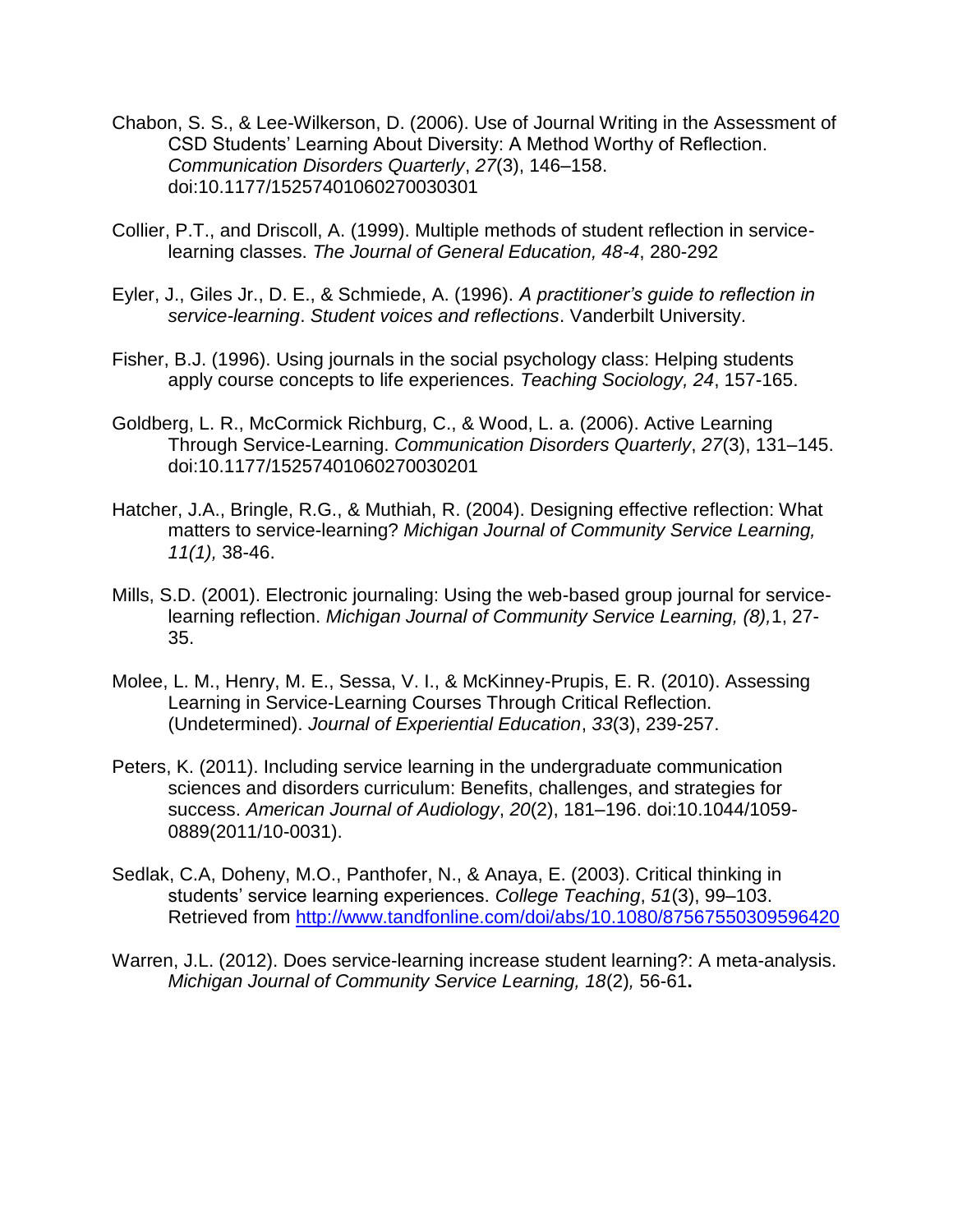## **Appendix**

#### Service Learning Survey Items

| Course 1:             |                                                                                   |
|-----------------------|-----------------------------------------------------------------------------------|
|                       | Self-Efficacy Confidence About Identifying Typical Language Development Skills in |
| Rating Items Children |                                                                                   |

Students differ in how confident they are about identifying typical language development skills in children of various ages. In relation to typical language development, rate how confident you are that you can do each of the following by indicating a probability of success from 0 (no chance) to 100 (complete certainty). The scale below is for reference only; you do not need to use only the given values. You may assign any number between 0 and 100 as your probability. I am able to explain typical development of the components of language including semantics, syntax, morphology, pragmatics and phonology.

|                                |                |  | 10   20   30   40 |  | 50    |                                           | 60   70 | $ 80\rangle$   | $\overline{90}$ | 100                          |
|--------------------------------|----------------|--|-------------------|--|-------|-------------------------------------------|---------|----------------|-----------------|------------------------------|
| <b>No</b><br>  Chance   Little | Very<br>Chance |  | Little            |  | 50/50 | l Good<br>Chance   Chance   Chance   Good |         | Verv<br>Chance |                 | Complete<br><b>Certainty</b> |

1. I am able to explain different theories and models of oral and written language development.

2. I am able to explain social, cognitive, neurological and physiological bases of language and communication.

3. I am able to identify skills involved in the progression of typical oral and written language development from birth to adulthood.

4. I am able to explain similarities and differences in first and second language acquisition.

I am able to identify cultural differences in language acquisition and use.

Course 2:

Self-Efficacy Rating Items Confidence About Identifying Adolescent Language Development & **Disorders** 

> Students differ in how confident they are about identifying components of adolescent language development and disorders. In relation to adolescent language development and disorders, rate how confident you are that you can do each of the following by indicating a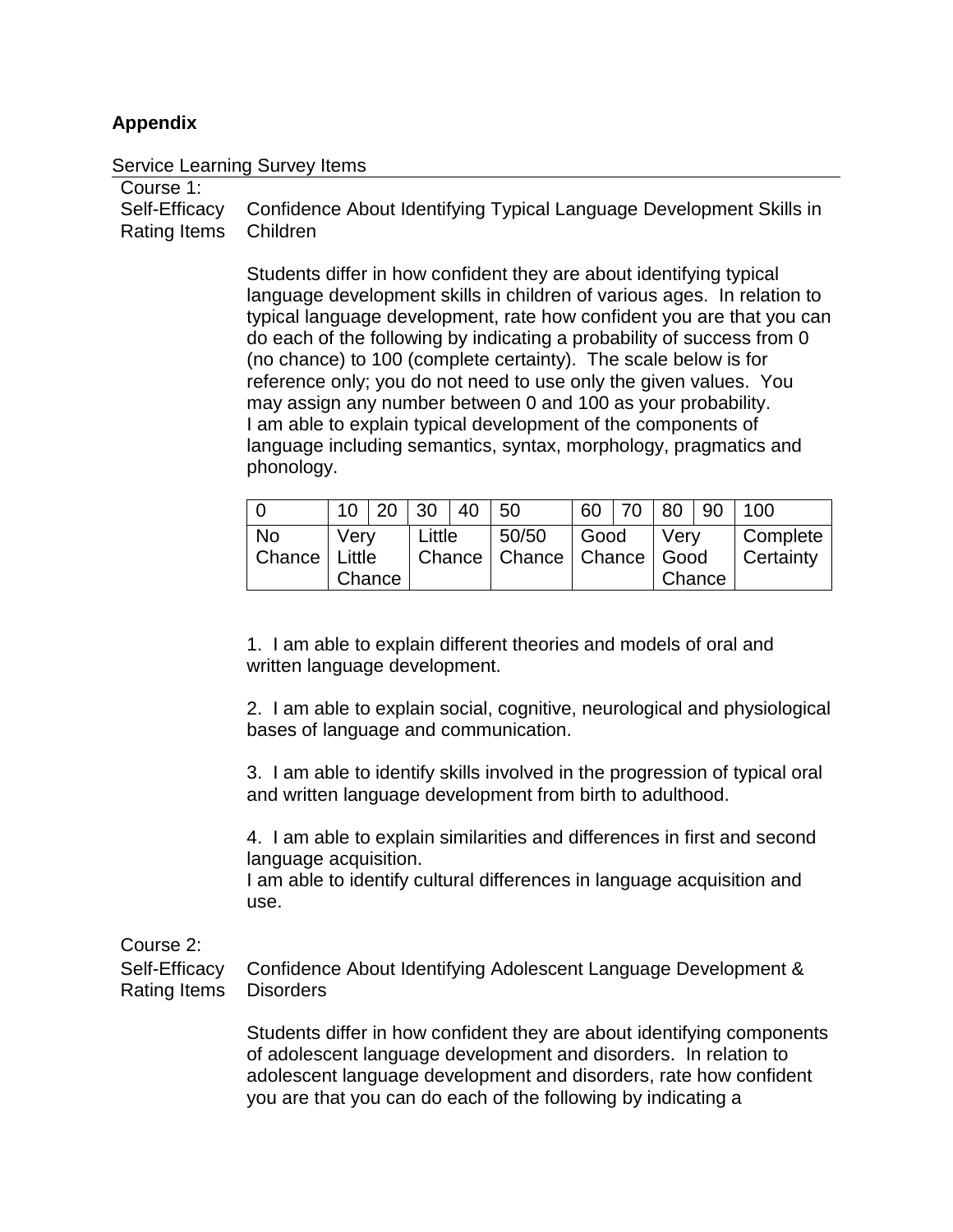probability of success from 0 (no chance) to 100 (complete certainty). The scale below is for reference only; you do not need to use only the given values. You may assign any number between 0 and 100 as your probability.

|                                |      | 10 20  | $\vert$ 30                                  | -40 | 50    |      | 60   70 | 80   | 90     | $\vert$ 100                  |
|--------------------------------|------|--------|---------------------------------------------|-----|-------|------|---------|------|--------|------------------------------|
| <b>No</b><br>  Chance   Little | Verv |        | Little<br>  Chance   Chance   Chance   Good |     | 50/50 | Good |         | Verv |        | Complete<br><b>Certainty</b> |
|                                |      | Chance |                                             |     |       |      |         |      | Chance |                              |

1. I am able to explain typical adolescent development of the components of language including semantics, syntax, morphology, pragmatics and phonology.

2. I am able to explain different theories and models of oral and written language development in adolescents.

3. I am able to explain social, cognitive, neurological and physiological bases of language and communication in the adolescent population.

4. I am able to identify skills involved in the progression of typical oral and written language development during adolescence.

5. I am able to explain similarities and differences in bilingual adolescents' language development.

6. I am able to identify cultural differences in adolescent language development.

Course 1 & Course 2

| <b>Pre-Service</b><br>Learning<br>Experience<br><b>Survey Items</b> | What do you think that you will learn from this service learning<br>experience?                 |
|---------------------------------------------------------------------|-------------------------------------------------------------------------------------------------|
|                                                                     | What do you believe are the benefits of participating in service<br>learning experiences?       |
|                                                                     | What do you believe are the downfalls of participating in service<br>learning experiences?      |
| Post-Service<br>Learning<br>Experience                              | The assignment fostered continuous reflection (before, during and<br>after service experience). |